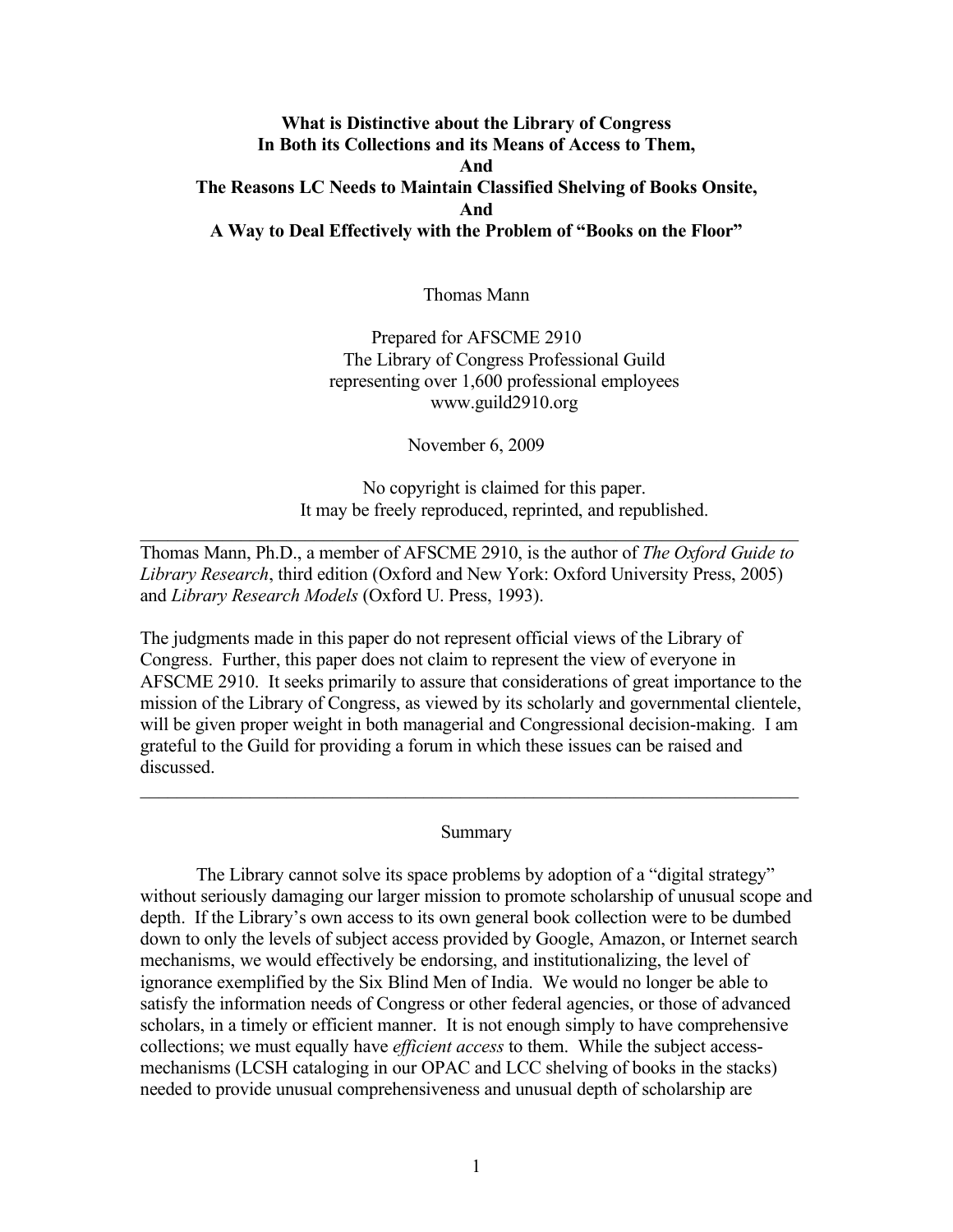themselves expensive to maintain, they are the very things that enable us to realize our distinctive mission, to provide our distinctive services, and to discharge our distinctive responsibility to provide maximal access to the Nation's unique copyright-deposit collection, while simultaneously enabling other research libraries in hundreds of Congressional districts, which copy our systems, to achieve substantial cost-savings themselves.

To deal with the problem of books-on-the-floor, what we need is a systematic, professional weeding of our Capitol Hill collections to determine which volumes will next go to remote storage in Module 5 at Fort Meade; and Recommending Officers must be given the necessary time on an ongoing, weekly basis to undertake this huge task. Because of the delayed funding of that next module, however, we now have just the time we need in order to undertake this systematic examination and weeding of the general collection. This option is much preferable to that of relying on wholesale digitization of our books, especially since the latter process (as in Google or Amazon models) could never extend to our entire collection (for copyright reasons alone), and because it would simultaneously create more problems of access than it would solve, in ways that would directly and severely undercut our distinctive mission.

\* \* \*

In her Memorandum (6/29/09) to selected Division Chiefs and other staffers, on the subject "Meeting on Digital Strategy – June 29, 2009," Associate Librarian for Library Services Deanna Marcum proposes several points for serious discussion, among them (quoting her words):

- "Given the very small number of staff and researchers who utilize the classified collection for browsing purposes, can we justify the costs and limitations that shelving scheme imposes?"
- "Should we be devoting precious space on Capitol Hill to house materials which are (or will soon be) easily accessible online through Google and others?"
- "Are libraries at risk of survival? Are they going as quickly and surely down the same road as newspapers? Is the Library of Congress distinctly different from other libraries?"
- "Is there an economically justifiable argument to be made to Congress that we should continue to acquire and maintain physical books? Amazon, a company less than fifteen years old, became the world's largest retailer of physical books. They now report over 35% of their sales are of digital books, and they expect this to be their core business going forward. . . . Should the Library seriously consider giving priority to digital books?"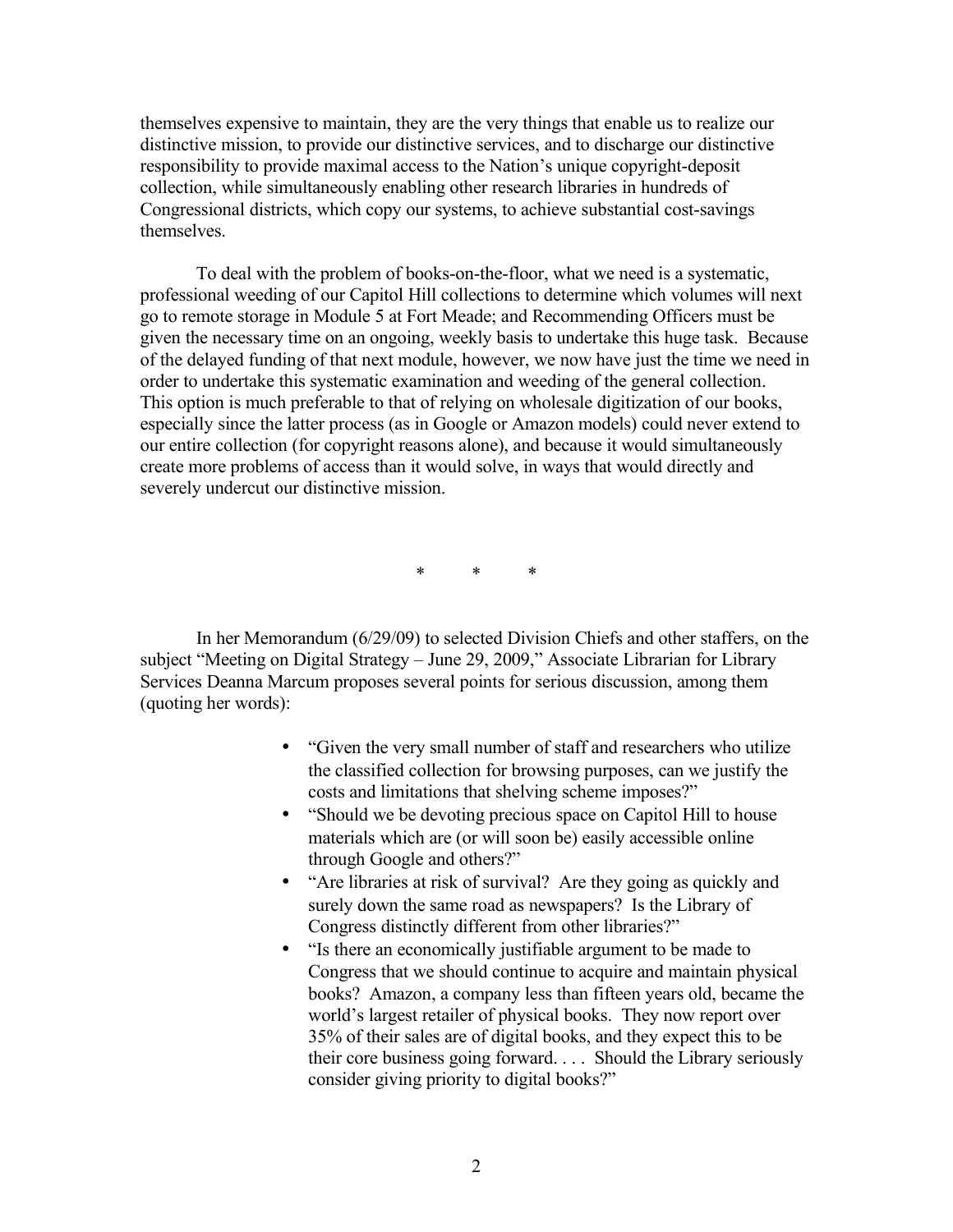• "For any book now published digitally, should we procure (demand through Copyright) the Kindle version, and make it the preferred service copy? There are problems to be solved here, but is this the future?"

It is a truism in the field of polling that the way in which questions are framed to begin with has a noticeable effect on nudging respondents' answers in certain directions; the options contained within the question are given more prominence than those left unspoken. It is thus noteworthy that several of these questions are immediately "framed" by comparisons of the Library:

- (a) to Google, which is described simply, without any question or further analysis, as making materials (primarily books, in this context) "easily accessible";
- (b) to newspapers, which are "quickly and surely" going down a road that puts them "at risk of survival." The unspoken implication is that since newspapers, operating on a business model (i.e., to make profits from providing current information), cannot compete with the Internet, then the Library of Congress itself (which is here being compared to newspapers) is in similar danger (because LC is to be regarded through a similar "business model" lens?); and
- (c) to Amazon, whose business model (again, oriented toward the goal of making a profit rather than promoting scholarship) in "going forward" with digital book sales (Kindle) is here held up, without any notice or consideration of alternative models, as the implied touchstone of what is "economically justifiable."

## **The comparison of LC to newspapers**

These recommendations all imply, without explicit articulation, a mission for the Library of Congress that does not notice to begin with how distinctive the Library's actual mission is, in sharp contrast to the missions of Google, newspapers, or Amazon. I will consider Google and Amazon below; as for the likening of LC to newspapers, a whole range of concealed propositions in the comparison need to be brought out from under cover:

- Newspapers are dependent on making profit; LC, in contrast, is not a business, but is rather a federal agency supported by national taxes to fulfill responsibilities other than generating cost-recovery income. Every newspaper in the country could fail without affecting the continued existence of LC; we are not in the same boat.
- Newspapers fill a niche, in the overall information universe, of providing current information; LC fills a very different niche, that of promoting scholarship in all subjects, all time periods, and all languages, not only within current sources but especially within its vast retrospective holdings unmatched anywhere else.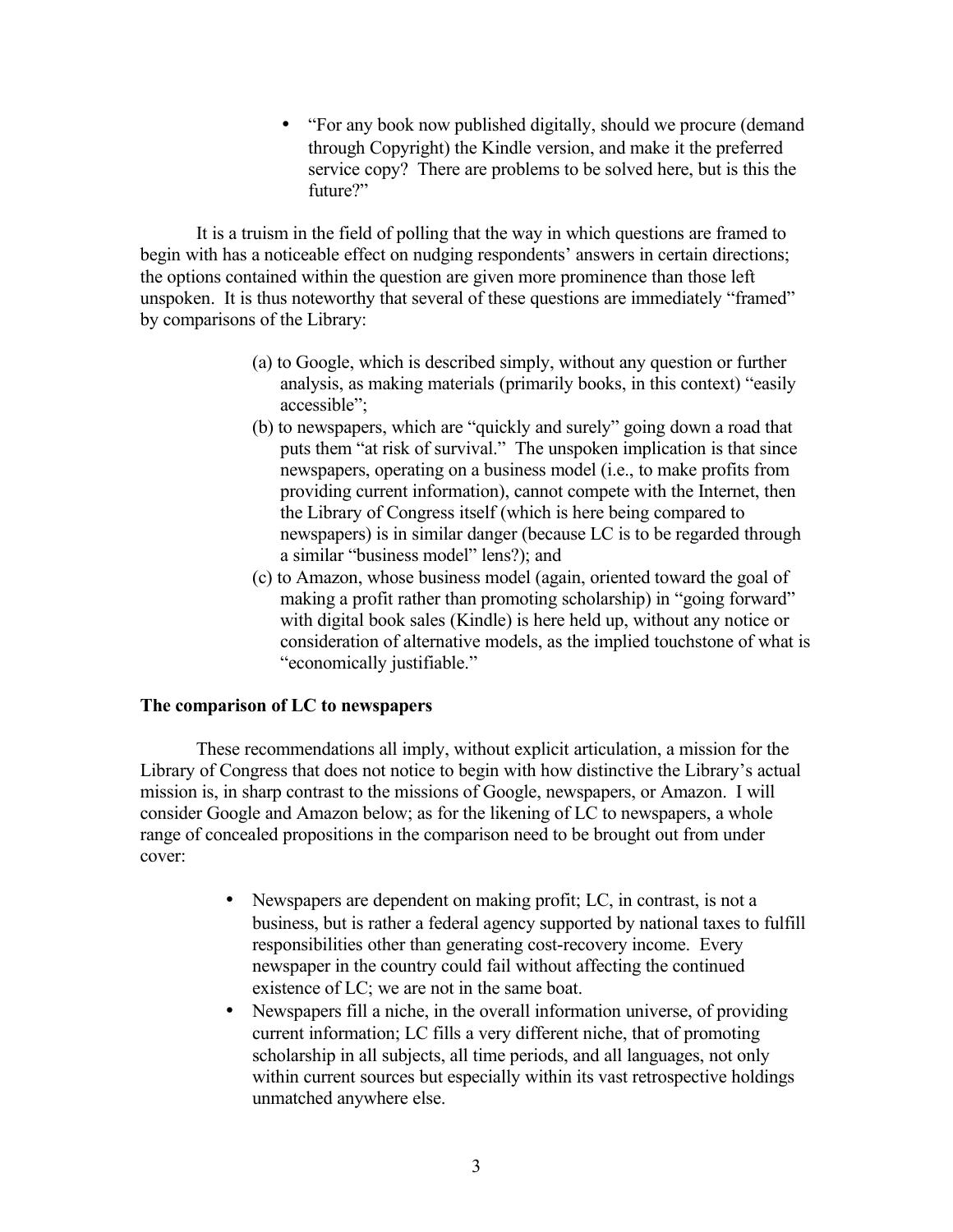- Newspapers do not have long-term preservation responsibilities; LC does. And LC must fulfill these responsibilities as a public service even though it does not make any profit by doing so.
- Newspapers do not have the responsibility to provide maximal access—or any access at all—to the country's unique collection of copyright-deposited books; LC does.
- Newspapers' niche puts them in competition, in the marketplace, with the Internet; LC's mission and unique responsibilities do not put our distinctive functions in such competition—we do important things other than just providing current information, and we also provide scholars with important and distinct *alternatives* to the *inadequacies* of the Internet.

One wonders why LC's management is comparing the Library to newspapers in the first place—is it simply (and naïvely) because of an unarticulated assumption that, because both "provide information" of some sort, they must *therefore* both be regarded as in competition with the Internet for "market share" of information-seekers? Such an assumption disregards, right from the start, any understanding of the distinctive niche (in both mission and mechanisms) of the Library of Congress. (Note that the Calhoun Report, which was both commissioned and highly praised by Dr. Marcum, does indeed regard libraries as in competition with the Internet for "market share," and it also rejects any important "niche" function for research libraries [see pages 3-5 and 7 of http://www.guild2910.org/AFSCMECalhounReviewREV.pdf].)

## **Distinctiveness in preservation responsibilities and in not being a commercial business**

In this paper I will leave aside considerations of long-term preservation, a concern for the Library of Congress that does not touch newspaper publishers at all. Nor is it a concern of either Google or Amazon. Both of the latter are businesses—and business can fail whereas the U.S. government cannot, short of defeat in all-out war or failure to accommodate internal revolutionary sects. With legally-enforced taxpayer support from the entire country, and with legally-mandated copyright deposits being centralized in its operations, the Library of Congress is not a business; it does not have to buy that huge copyright-component of its holdings, and it is protected from market forces of "having to show a profit" or to "increase market share" in ways that no other library in the country is. And it will remain protected unless Congress or the Library's own management changes its mission in a way that voluntarily undermines those cost-savings and protections.

It must be noted especially that along with the *unique privilege* of receiving millions of free books comes the corresponding *responsibility* to provide maximal access to *that particular* unrivalled collection. This is a responsibility that, apart from the National Library of Medicine and the National Agricultural Library, no other library has.

The business-model assumption of economic "profit" applies to LC only insofar as its collections (*and* its means of gaining access to those collections, which systems we maintain for copycat use by hundreds of other research libraries) contribute to the wellbeing ("profit" in more than just an economic sense) of the Congress, the Supreme Court,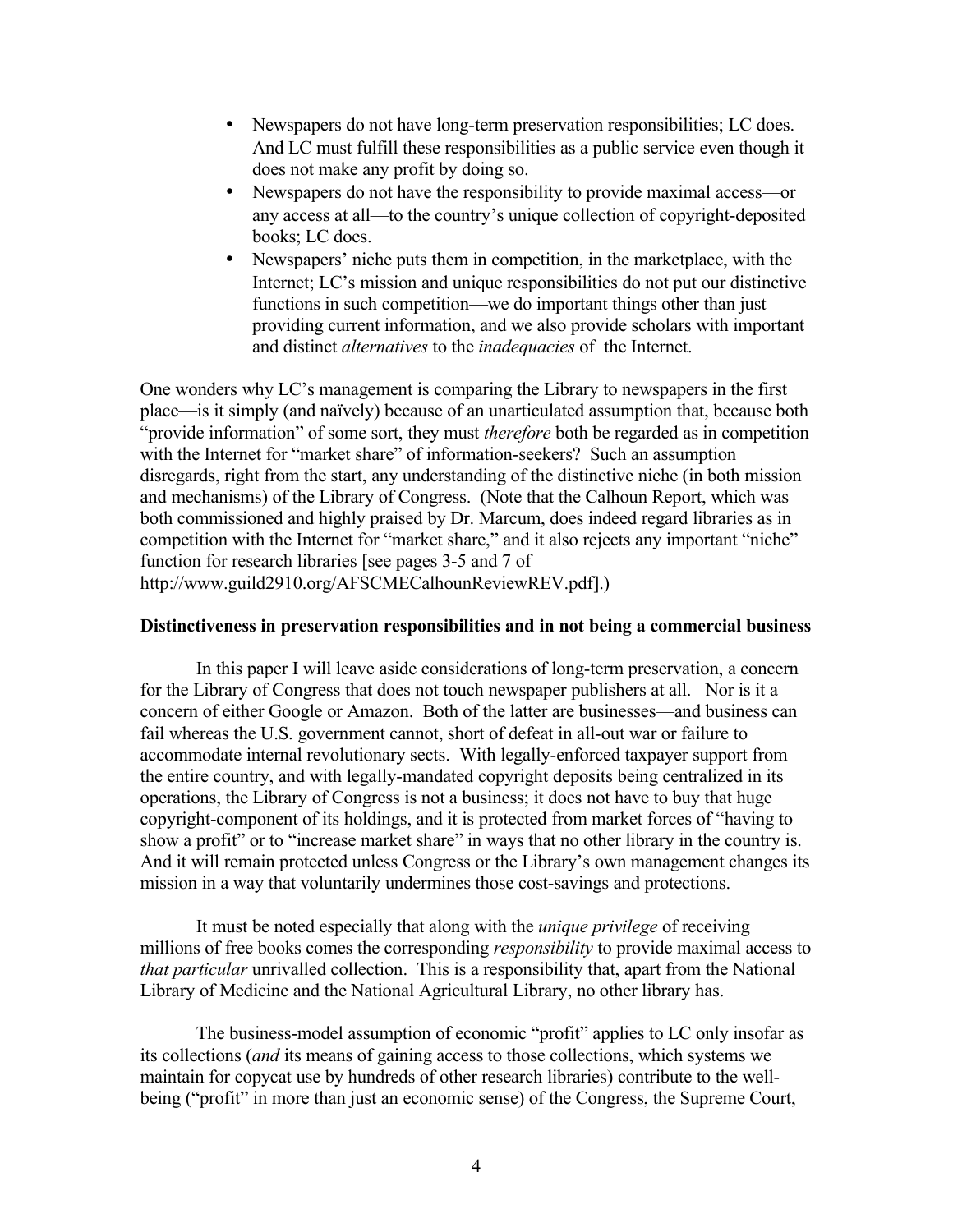other federal agencies, and scholars generally. Any "profit" we generate accrues *not to LC itself* but to the better functioning of the Nation that continues to see value in the maintenance of a unique, centralized copyright-deposit collection. Of course LC must manage its operations in a fiscally prudent manner, and no one disputes that; but prudent management means one thing when the goal is to make a profit or to increase market share, and quite another when the goal is to promote scholarship for the good of the whole country, in ways that no other institution can manage (due to both a lack of comparable collections and a lack of comparable access to them).

### **Library Services' persistent assumption of a business model for the Library**

If LC's mission had been, before the present, based on a business model, the Library would have vanished during the Great Depression, if not sooner, along with so many other libraries that did not produce cost-recovery profits for their own operations. It is noteworthy that even the biggest corporations—unlike the federal government—that are unshielded from market forces may not be here even a few decades from now. Who in 1959 would have thought that in 2009 General Motors would seek bankruptcy protection and then, further, require a huge government bail-out to protect *it* from market forces? The lesson here is that the long-term existence of either Google or Amazon is *itself* by no means guaranteed—but LC's existence *is* guaranteed. Even that, however, is now questionable when Library Services continues, consistently, to formulate its thinking in terms of an inappropriate business model. Note, again, how closely the assumptions within Dr. Marcum's frame of reference, in her decidedly slanted questions (above), mirror the assumptions of the Calhoun Report, which she has highly praised, in calling for the adoption of a business model for the Library's operations. (It is meaningless to pay lipservice to rejecting such a model while at the same time consistently framing one's thinking exclusively within its terms and assumptions.)

# **LC's distinctive mission to promote scholarship of unusual comprehensiveness and depth**

I take it as given that it is LC's core mission to *promote scholarship*—and particularly scholarship of *unusual comprehensiveness* and of *unusual depth*. This *raison d'etre* tacitly underlies our serving since 1870 as the Nation's centralized depository for copyright acquisitions; it underlies our unique maintenance of multiple overseas offices for purchases from all countries and in all languages; and it similarly underlies our maintenance of multiple blanket order arrangements and exchange programs throughout the developed world—in almost every case at a level unmatched by any other library. It also directly underlies the outreach efforts we make in bringing world-class scholars to offices physically inside the Library, via the Kluge program and other residencies administered by the Office of Scholarly Programs. This understanding of our mission constitutes the very thing that attracts these scholars to the Library of Congress in the first place. And it certainly underlies our commitment to serving the information needs of Congress; as Mr. Jefferson himself said, "There is in fact no subject to which a Member of Congress may not have occasion to refer." (My twenty-eight years as a reference librarian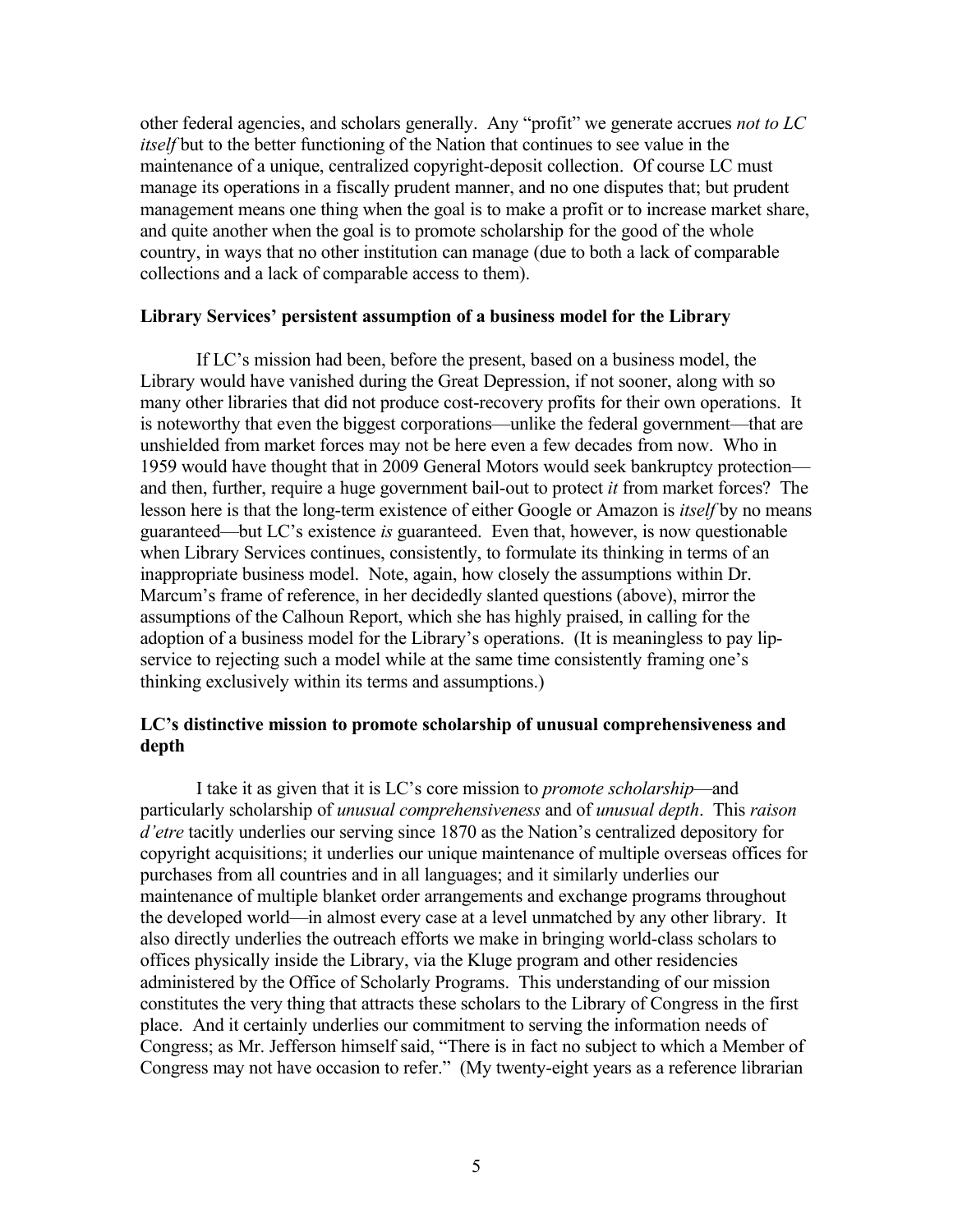here provide daily confirmation that, indeed, *no* subject is outside the purview of what our researchers—Congressional or other—ask for. See the examples below.)

This goal of promoting scholarship of *unusual* comprehensiveness and *unusual* depth forms the obvious beginning of an answer to the question "Is the Library of Congress *distinctly* different from other libraries?" It is truly astonishing, and equally dismaying, to staff throughout the institution that the question of whether LC is "distinctively different" can be seriously asked at all, let alone that its answer must explained to the Library's own administration.

# **Distinctiveness not simply in the size of collections, but in the technical mechanisms needed to find what is in them**

Dr. Marcum's list of questions (above), with their many concealed propositions and blurred distinctions, shows little awareness of the *distinctive technical requirements* of LC's operations that are necessary to fulfill its own mission. By "technical requirements" I mean specifically the systems of *cataloging* (in our online public-access catalog [OPAC]) and *classification* (in our shelving of books), that provide the *means of access* to our collections that are themselves substantially different from the access mechanisms of relevance-ranked keywords provided by Google and the "more like this" customer linkages of Amazon. The latter are useful supplements to our own systems, but by themselves are wholly inadequate for the promotion of scholarship (rather than quick informationseeking).

The latter much-less-expensive-Internet search mechanisms would suffice to support the *very different* goal of providing researchers merely with "something quickly" on their topics of interest*.* This goal could indeed be met, in a majority of "information seeking" cases, by Google or Amazon (or Wikipedia). But the acceptance—even advocacy —of the Google/Amazon frame of reference for *all* research effectively creates a Procrustean bed that re-defines *access* to books in a way that positively precludes most of the substantive scholarship that it is the Library's distinctive mission to promote.

And yet Dr. Marcum's appeal to Google and Amazon as touchstones for LC's operations contains the implication that their search mechanisms are indeed adequate for LC's own mission. One is reminded, from the peculiar way in which her questions are articulated here, of her remarks of March 24, 2004, that with the digitization of full-texts by Google, "Library of Congress cataloging would not be needed in these circumstances" ("What Is Going on at the Library of Congress," [http://www.guild2910.org/](http://www.guild2910.org/AFSCMEWhatIsGoingOn.pdf) [AFSCMEWhatIsGoingOn.pdf](http://www.guild2910.org/AFSCMEWhatIsGoingOn.pdf) p. 5). One is further reminded of Dr. Marcum's favorable views of warehouse storage mechanisms even for onsite library collections (i.e., not just those in remote storage facilities)—mechanisms that do not require subject-classified shelving for books (*ibid.*, pp. 9-13; also [http://www.guild2910.org/AFSCMEMoreOnWhatIsGoing.pdf,](http://www.guild2910.org/AFSCMEMoreOnWhatIsGoing.pdf) pp. 11-12).

In her current list of questions, Dr. Marcum explicitly says that "Google and others" (evidently Amazon/Kindle) make such collections "easily accessible"—as though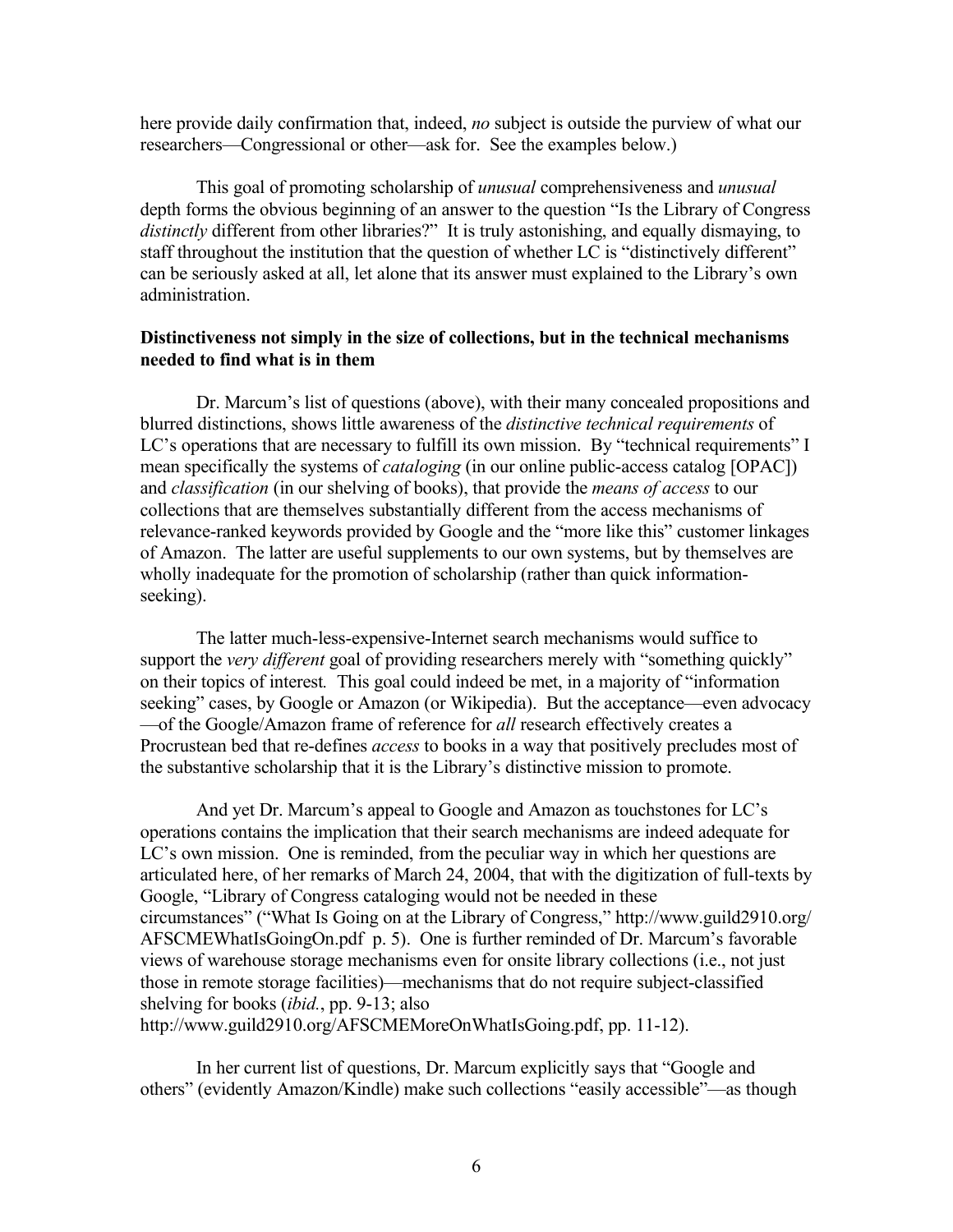simply digitizing book collections and putting them "online," all by itself, *constitutes* the provision of "easy access" to them. The clear implication is that the search mechanisms of Google and Amazon—relevance-ranking of keywords and "more like this" customer ratings/ranking—are all that is needed for the provision of *scholarly* access.

The alternative search mechanism provided by Library of Congress—Library of Congress Subject Heading (LCSH) cataloging in our OPAC, and classified shelving by Library of Congress Classification (LCC) in our bookstacks—are *not even noticed* in her very skewed portrayal of what makes book collections "easily accessible."

The questions remain for scholars, however (those who actually use LC's collections): Are books in fact "easily accessible" if they are digitized but not *findable* by Internet search mechanisms? Are not *alternatives* to Internet search mechanisms *also* necessary, to *solve* the problems of access that are in fact created and exacerbated by inadequate Internet search mechanisms?

### **An alternative frame of reference**

Before giving concrete examples of the inadequacy of Google and Amazon search mechanisms to provide the kinds of *access* to books needed to fulfill LC's distinctive mission, let me first try to be as explicit as I can about the frame within which I view the Library's responsibilities to the American people in administering our unique, taxpayersupported and legally-mandated-deposit book collection—"unique" in its immense and localized aggregation, not in its particular titles—with a view (again) to a mission of promoting scholarship of unusual scope and depth, rather than just providing "something quickly." There are different parts to this alternative frame of reference:

- 1. Consideration of the scope of the book collection itself
- 2. Consideration of the scope of the *means of access* to the collection
	- a. Access mechanisms showing, systematically rather than haphazardly, the *range* of books relevant to any topic
	- b. Access mechanisms providing *depth* of access into the contents of the individual relevant books.

Of course there are more resources in LC's collection than just book-formats: maps, manuscripts, motion pictures, sound recordings, prints and photographs, microforms, sheet music, subscription databases, et al. What is at issue in the present discussion, however (in the comparison to Google/Amazon), is our general book collection and the means of access that we provide to scholars for discovering what is in it. It is in this area, especially, that LC is most distinctive from other libraries.

The first concern has to do with recognizing the importance of, and maintaining, the immense and unrivalled *scope* of LC's book collections, covering all subjects, all time periods, and all languages (with major qualifications only for Medicine and Agriculture). Although most of the same books exist individually in other libraries, and can be located via WorldCat and other mechanisms, it is their *physical contiguity* at LC, especially on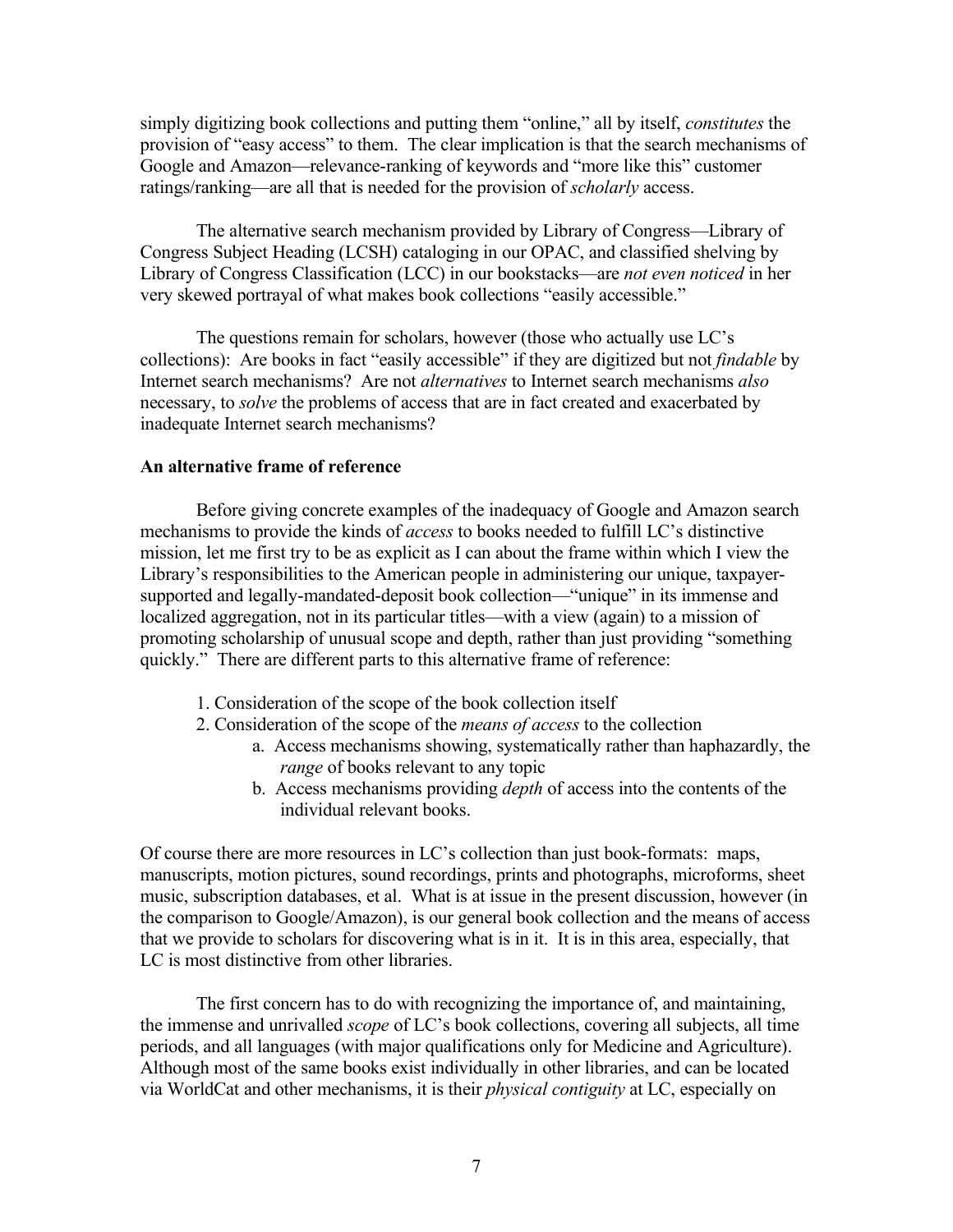Capitol Hill, that gives them an aggregate, synergistic power unrivalled anywhere else. When the same books can be perceived *in relationships to each other*—relationships of conceptual categorization defined by both LCSH cataloging and LCC shelving—and can also *be retrieved quickly*, without the hassles and delays of inter-library lending or remote storage transportation, then their functional utility is immensely increased. The Principle of Least Effort in information-seeking has been verified in dozens of empirical studies: what is easily and quickly findable gets used more readily than that which is not—even by senior scholars. "Findable" means both noticeable and retrievable. It is a factually false claim that Google Books provides comparable access—Google cannot display the texts of most books published in the  $20<sup>th</sup>$  century (the vast bulk of LC's holdings) due to copyright restrictions; nor can it show the conceptual relationships created by LCSH or LCC (examples below) due to the serious inadequacies of its keyword-only search mechanism. (Relevance ranking of specified keywords is not at all the same thing as conceptual categorization, which groups similar works together no matter what keywords, or even what language, their authors may use.) Nor can Amazon, with its focus on current in-print, English-language books provide anything resembling comparable access to LC's general book collection.

This first concern, however, has already been adequately addressed by the Librarian of Congress in his letter of February 14, 2007, to Inspector General Karl W. Schornagle, responding to the IG's recommendation that, in Dr. Billington's words, "the Library should not even attempt to build comprehensive collections." The Librarian points out how LC's collection is distinctively different from those of university libraries:

> I am compelled to offer a more nuanced case for the role and responsibilities of the Library of Congress, an institution that is unique in the world. The report [from the Inspector General, *Library Services: The Library's Collections Acquisitions Strategy*, Dec., 2006] assumes that the Library of Congress is just one of many libraries collecting materials that can be used by everyone. This is simply not the case.

[Question: Why is Library Services still asking, in 2009, if it *is* the case?]

The Library of Congress is the authoritative, responsible knowledge institution for the Congress and the United States government.

University libraries, by and large, collect materials to support their institutions' curricula: consequently, there are great similarities among their collections. The Library of Congress's comprehensive collections policies allow us to provide very-difficult-to-obtain, obscure materials that provide information to our lawmakers that is available nowhere else. Quite often, it is precisely the marginal material of today that proves to be most useful at a later date. . . .

Since it is the responsibility of the Library of Congress to provide authoritative answers to Members of Congress and their staffs, it is essential that the Library have the most comprehensive collection possible of peerreviewed, validated information that is found in books and scholarly journals. . . . The enormous legacy print collections that will never be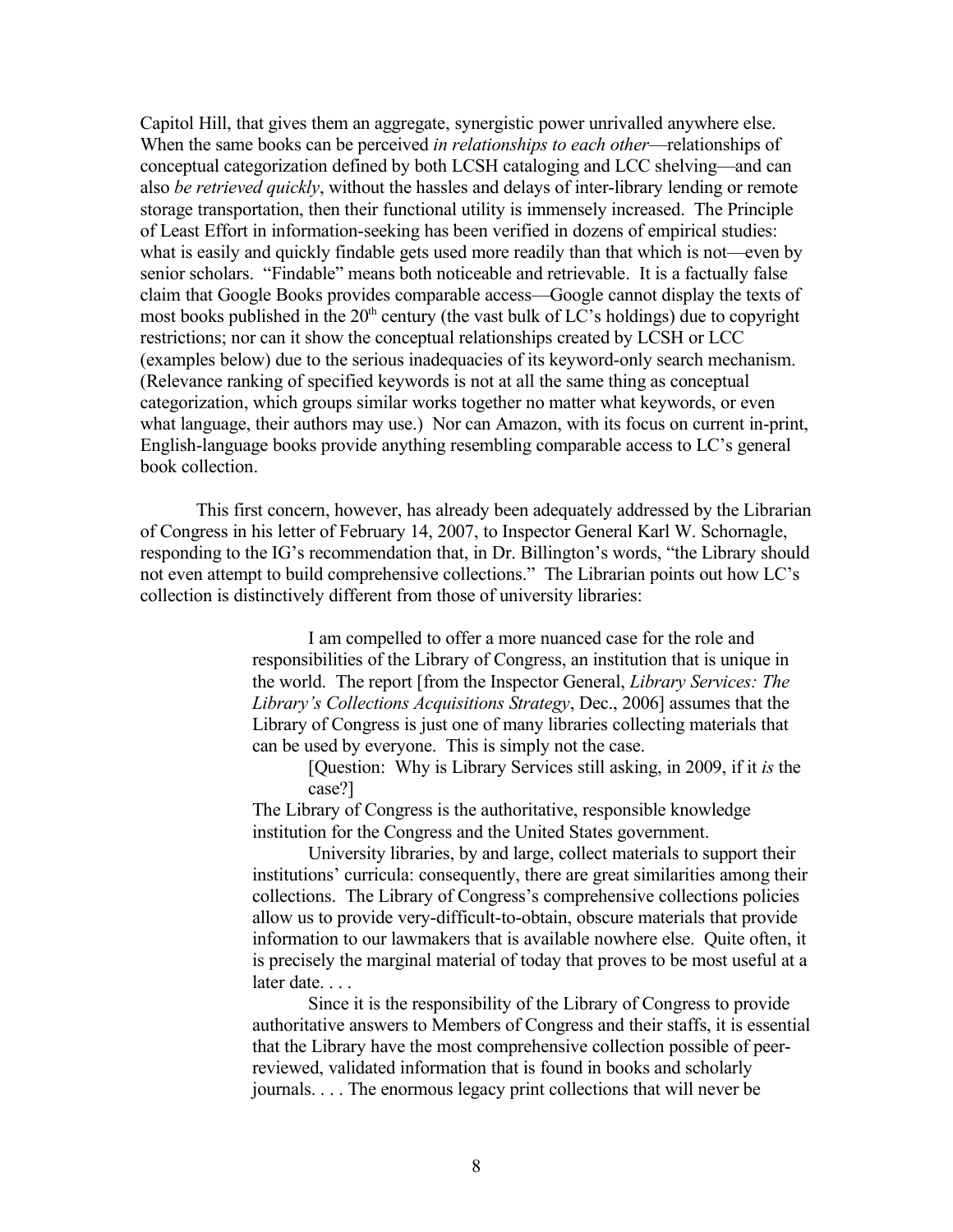digitized must remain available for answering questions and providing support for in-depth research. . . .

> [Question: Why does Library Services, in contrast, regard these as "materials which are (or will soon be) easily accessible online through Google and others?"]

Recommendations to develop collaborative arrangements for acquisition with other institutions are simply not practical. Our responsibility is to provide answers to Congress and staff quickly and authoritatively. . . .

> [Question: Is the digitization of special collections now to be regarded as a higher priority than maintaining a full range of access mechanisms for answering such inquiries?]

Even in those cases when other libraries hold the material we need, the interlibrary loan process used among libraries across the country is labor intensive and time consuming. We cannot wait two to three weeks while requests are issued and materials are sent to us. . . .

Acquisitions is an inescapable top priority if we are to continue fulfilling our basic mission of serving Congress efficiently and "preserving a universal collection for future generations." Determining what must be acquired must be governed basically by experienced curators weighing quality judgments not by regulations about quantities—let alone by a study that suggests a presumption of overall reductions at a time when knowledge is more important than ever for our economy and security. . . . We cannot state emphatically or often enough that no other organization has the range of responsibility that the Library of Congress has.

[Question: Why is Library Services still asking, in 2009, "Is the Library of Congress distinctly different from other libraries?"] Significant damage to the Library's core mission could result from studies that seem to advocate cutting back on the national collection.

In terms, then, of the question of LC's *scope of acquisitions*, in collecting a comprehensive range of books (and other materials), the Librarian has provided a definitive answer, that LC is indeed *distinctively different* from all other libraries, and must remain so in order to discharge its *unique* responsibilities. One must wonder, however, why this answer is not reflected in the "frame" of questions asked by Dr. Marcum.

# **"Scope" entails more than just size of collections: a full scope of** *different accessmechanisms* **is** *also* **required**

In considering scope of access to LC's collections it is useful to think in terms of the fable of the Six Blind Men of India who were asked to describe an elephant. One grasped the elephant's leg and asserted, "The elephant is like a tree"; one touched the animal's side and said, "The elephant is like a wall"; one grabbed the tail and said, "The elephant is like a rope"; and so on with the tusk ("like a spear"), the trunk ("like a hose"), and the ear ("like a fan"). Each of the sages latched on to some information quickly, and each concluded, on the basis of what he found "easily accessible," that that was all there is. None perceived the number or the variety of the elephant's other parts, nor did any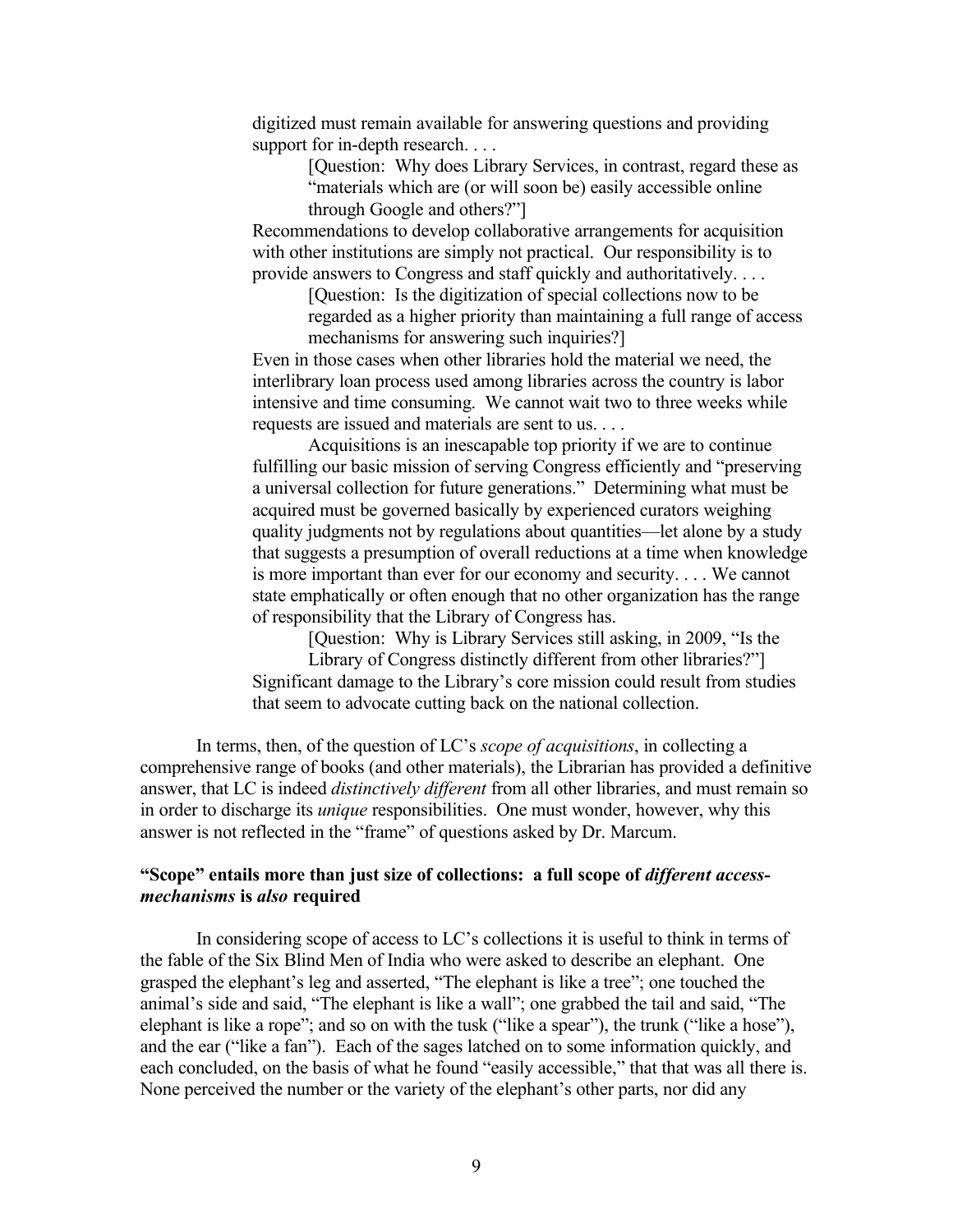perceive the importance of the relationships and interconnections of the parts. The problem of understanding was not solved simply by the entirety (the "full scope") of the elephant being actually present, because a very important additional factor was lacking: none of the Blind Men had *the mechanism needed to perceive* that scope.

Researchers who have only Google and Amazon search methods available to them are left permanently in the situation of the Six Blind Men: they have no means to see, systematically (rather than haphazardly), the full range of resources that lie well beyond the purview of relevance-ranked keyword retrievals and customer recommendations. While the latter are indeed desirable (and sometimes indispensable), they are by no means sufficient by themselves to promote *scholarship* of *unusual* scope.

I spoke above of different component parts in the "alternative frame" of reference that is needed in assessing LC's distinctive mission and operations. Providing a full *scope of means of access to our collections* is just as important in this frame as providing a *full scope of collections themselves*.

Included within the full scope of other search mechanisms (beyond those of Google and Amazon) that are necessary—especially to provide *overview perspectives* rather than just "something"—are those providing access:

- by LCSH subject cataloging in our OPAC,
- by controlled, uniform name and title headings in our OPAC,
- by uncontrolled keywords within hundreds of commercial databases,
- by published bibliographies and professionally-created finding aids,
- by specific types of literature such as encyclopedias and literature-review articles that can be efficiently identified and cleanly segregated from all other types,
- by citation searches (showing where any source has been subsequently referred to),
- by related-record searches (retrieving articles having footnotes in common, regardless of keyword disparities),
- by people-contacts and subject experts (including reference librarians and curatorial staff), and
- by special reference collections carefully selected by professionals and segregated from the general collections.

*None* of these avenues of entry into our collections is duplicated or matched by Google or Amazon. (I have omitted, here, mentioning the additional necessary mechanism of access "by subject-classified shelving" because browsing in bookstacks is usually a very poor way to gain an overview of the literature of a large topic. Focused browsing within limited ranges of shelves, however, is nevertheless important, but for a very different purpose: its strength lies in providing *depth* of access to *particular* volumes within a *limited* topical grouping [see below] rather than in providing overviews of the *range* of *all* book-groupings relevant to the topic—the function handled by LCSH cataloging.)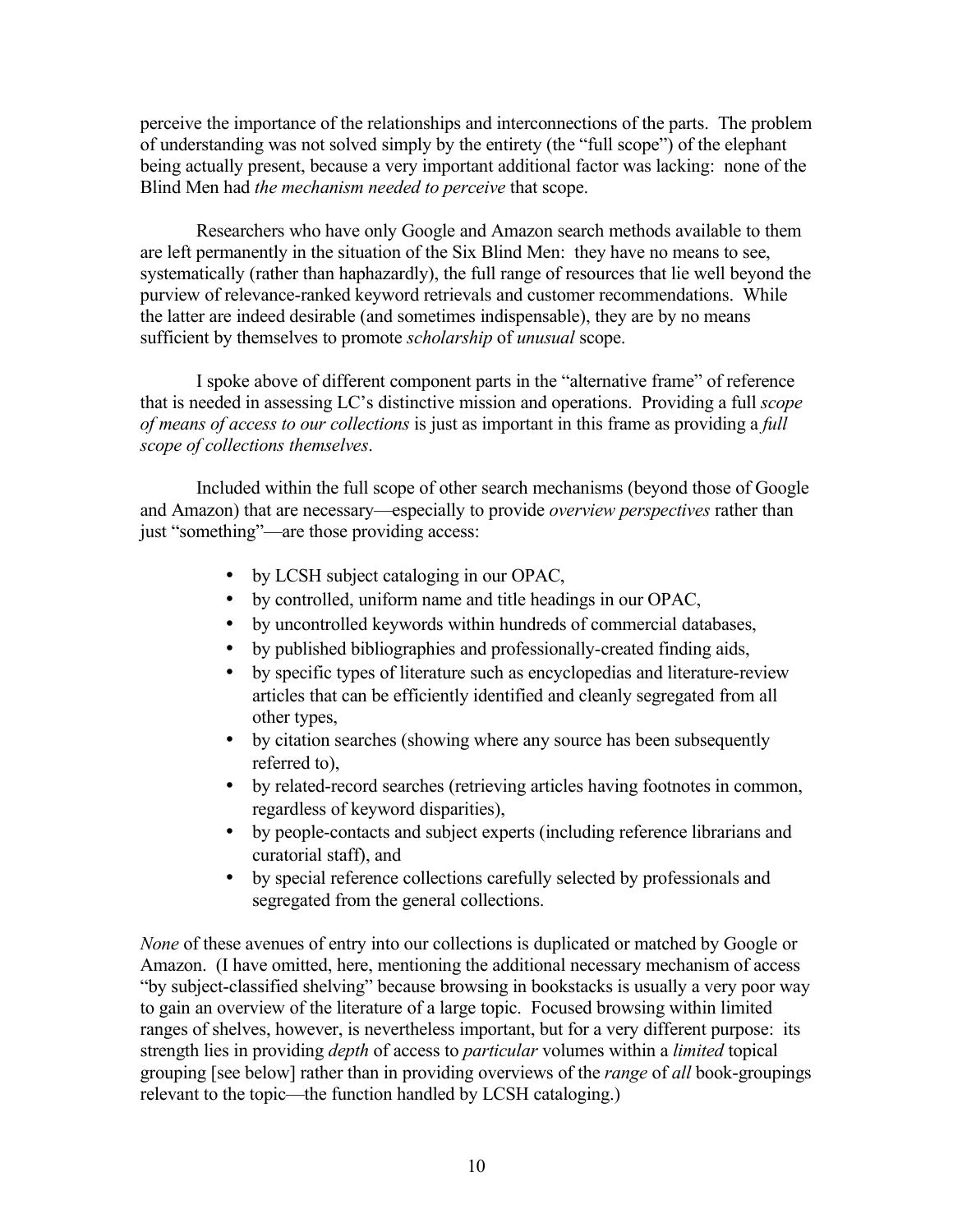Only the first of these alternative avenues of access—i.e., subject cataloging in our OPAC—need concern us at the moment: In providing professional *subject cataloging*, via the Library of Congress Subject Headings (LCSH) system, LC creates and maintains a crucial means of access to its book collection that is itself *distinctively different* from the access provided by Google or Amazon—and, in what it accomplishes in systematic overview-provision, it is *far superior*.

Tens of thousands of examples are possible here; for the present we will have to let one suffice: the *subject cataloging access* to books on "Afghanistan" that is infinitely more efficient in providing an overview of the whole scope of our relevant collections than could be provided by either Google or Amazon search mechanisms. And I need not emphasize how important it is to our national interest that Congress, and scholars generally, have access to as much knowledge on this subject as we can possibly provide. A researcher using LC's online catalog can easily call up a browse-display such as the following:

## **Afghanistan**

| <b>Afghanistan-Antiquities</b>                        |
|-------------------------------------------------------|
| Afghanistan-Bibliography                              |
| Afghanistan-Biography                                 |
| Afghanistan-Biography-Dictionaries                    |
| <b>Afghanistan-Boundaries</b>                         |
| Afghanistan-Civilization                              |
| Afghanistan-Civilization-Bibliography                 |
| Afghanistan-Commerce                                  |
| Afghanistan-Commerce-History                          |
| Afghanistan-Constitutional history                    |
| Afghanistan-Defenses-History-20th Century-Sources     |
| Afghanistan-Description and travel                    |
| <b>Afghanistan-Economic conditions</b>                |
| <b>Afghanistan—Economic Policy</b>                    |
| Afghanistan-Emigration and immigration                |
| Afghanistan-Encyclopedias                             |
| <b>Afghanistan—Environmental conditions</b>           |
| <b>Afghanistan—Ethnic relations</b>                   |
| Afghanistan-Fiction                                   |
| Afghanistan-Foreign economic relations                |
| Afghanistan-Foreign public opinion                    |
| Afghanistan-Foreign relations [numerous subdivisions] |
| Afghanistan-Foreign relations-Great Britain           |
| <b>Afghanistan-Foreign relations-Sources</b>          |
| Afghanistan-Foreign relations-United States-Sources   |
| <b>Afghanistan-Gazetteers</b>                         |
| <b>Afghanistan-Genealogy</b>                          |
| Afghanistan-Geography-Bibliography                    |
| Afghanistan-Guidebooks                                |
|                                                       |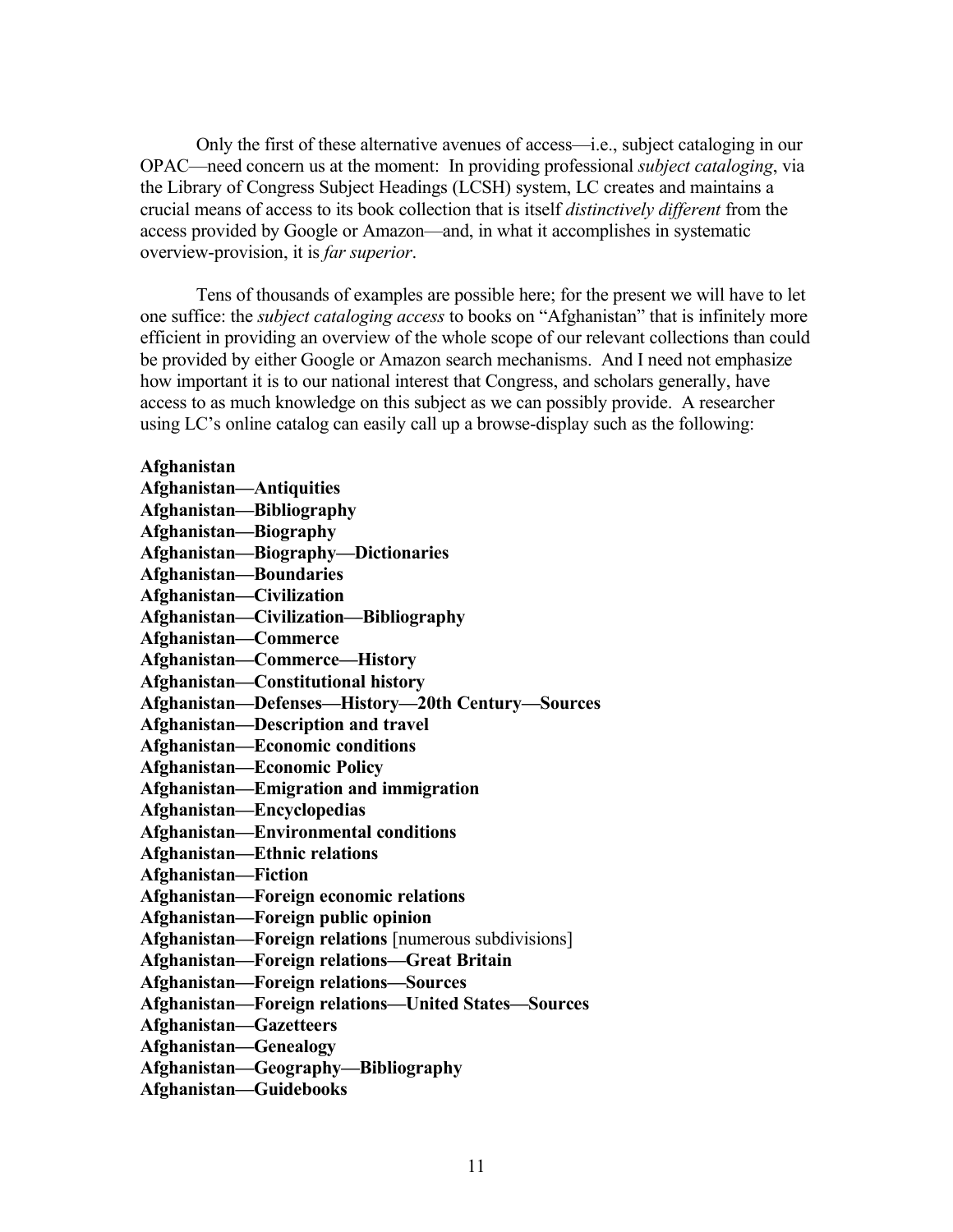**Afghanistan—Historical geography Afghanistan—Historiography Afghanistan—History Afghanistan—History—Bibliography Afghanistan—History—Chronology Afghanistan—History—Dictionaries Afghanistan—History—20th century—Sources Afghanistan—History—Soviet occupation, 1979-1989 Afghanistan—History Kings and rulers—Biography Afghanistan—Imprints Afghanistan—In art—Catalogs Afghanistan—Juvenile literature Afghanistan—Kings and rulers Afghanistan—Languages Afghanistan—Maps Afghanistan—Officials and employees Afghanistan—Periodicals Afghanistan—Pictorial works Afghanistan—Poetry Afghanistan—Politics and government Afghanistan—Populations Afghanistan—Relations—India Afghanistan—Rural conditions Afghanistan—Social conditions Afghanistan—Social life and customs Afghanistan—Social policy Afghanistan—Statistics Afghanistan—Strategic aspects Afghanistan—Study and teaching Afghanistan—Yearbooks**

Such "road map" arrays in our OPAC enable scholars who are entering a new subject area to *recognize what they cannot specify in advance.* They enable scholars to see "the shape of the elephant" of the book literature on their topic *early* in their research.

Neither Google nor Amazon makes such *systematic overviews* of subjects accessible *at all*, let alone "easily accessible."

Subject cataloging in our OPAC accomplishes the goal of extending the scope of scholars' inquiries by showing them more of the full range of what is available than they know how to ask for before they are exposed to it. LCSH cataloging enables them both to recognize a much broader range of topical options within their subjects that would not occur to them otherwise; and it *also* enables them to pick those aspects of interest in a way that separates them from other aspects that would only be in the way, as clutter, without this roster of conceptual distinctions to choose from.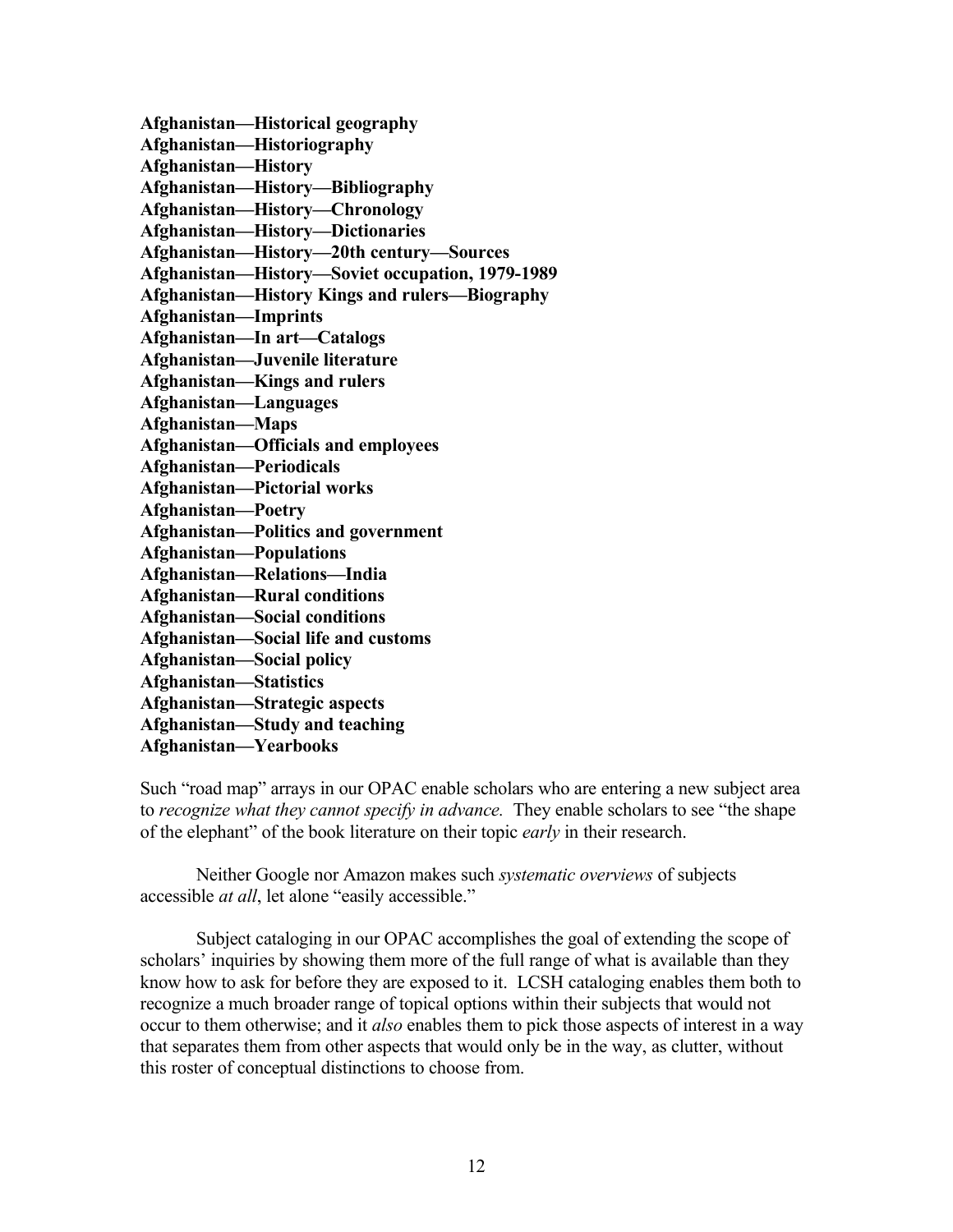The serious problem of overwhelming clutter—retrieval of too much 'junk' having the right keywords in the wrong conceptual contexts—is one that is *created* by Internet book-search mechanisms but *solved* by LC cataloging. Google and Amazon searchers cannot see "the shape of the elephant" of their topics; LC catalog users can, much more efficiently.

Our LCSH cataloging is a truly amazing service that we provide routinely—but it is one that would be lost entirely if we dumb down our access-provision to only what a Google or Amazon "model" allows. As a reference librarian who is called upon every day to help scholars get efficiently into subject areas that are new to them, I am repeatedly astounded by what such overview-provision mechanisms accomplish that neither Google nor Amazon (nor OCLC's WorldCat) can even begin to approximate. (Note, however, that none of these services have the responsibility to Congress which LC has.)

The actual browse-display in LC's online catalog shows over 480 subdivisions of **Afghanistan**, so the above is only a sampling. Further, I have not listed any of the crossreferences to still other relevant headings that are provided, nor any examples of the range of keyword-variant titles—in scores of languages—that may be included within the coverage of any *one* of these headings. (For an example of the scope of completely unpredictable title keywords retrieved, all in one place, by the single LCSH precoordinated heading-string **Afghanistan—History**, see the brief discussion at http://www.guild2910.org/searching.htm.)

Further still, LC now has a new way (the Subject Keyword option in our OPAC's Basic Search menu) to bring up, systematically, a browse-menu of all other headings in which **Afghanistan** is itself a subdivision of another topic, for example:

### **Abandoned children—Afghanistan**

**Actors—Afghanistan Administrative law—Afghanistan \* \* \* Buddhist antiquities—Afghanistan Cabinet officers—Afghanistan—Biography \* \* \* Muslim women—Afghanistan Muslim women—Education—Afghanistan—Bibliography Rural women—Afghanistan—Social conditions Sex discrimination against women—Afghanistan Single women—Legal status, laws, etc.--Afghanistan Women—Afghanistan—Interviews Women—Afghanistan—Social conditions Women and war—Afghanistan Women in development—Afghanistan—Case studies Women in Islam—Afghanistan Women in politics—Afghanistan Women journalists—Afghanistan**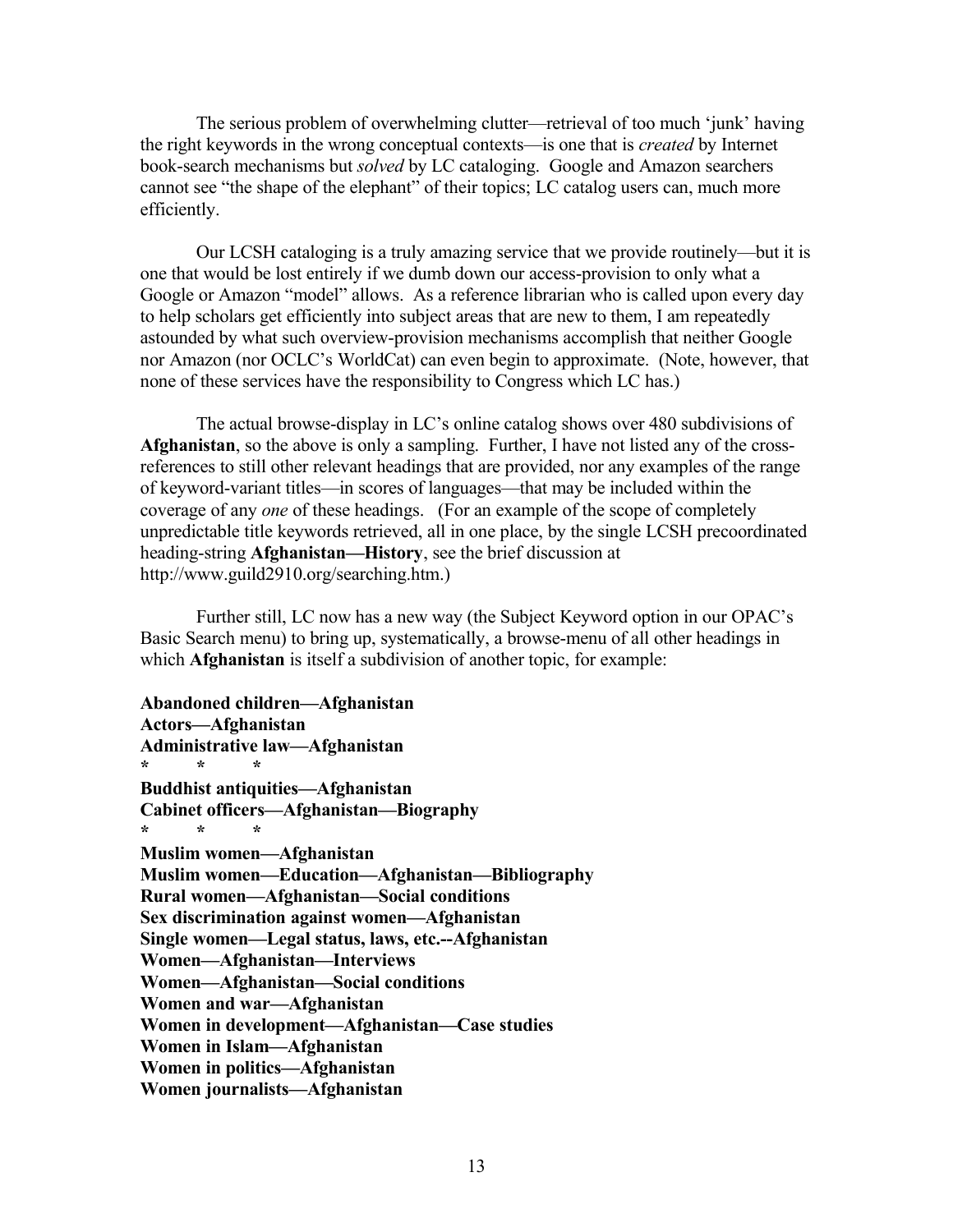# **Women—Legal status, laws, etc.—Afghanistan Women refugees—Afghanistan—Social conditions Women—Services for—Afghanistan—Directories Young women—Afghanistan—Biography**

Neither Google Books nor Amazon—*nor WorldCat*—has a search mechanism that is nearly as efficient in laying out the scope of options available to researchers, enabling them to recognize aspects of their topic, right at the beginning of their research, in ways that they could never specify in advance when confronted by only a blank Internet-type search box. While the latter does indeed offer an apparently "simple" means of searching, its limitations condemn scholars to remain perpetually in the situation of the Six Blind Men of India. The literature of the world—which LC alone among libraries attempts to collect in a systematic fashion—is itself very complicated, very disparate, and very tangled and interconnected in ways that cannot be revealed by Web search mechanisms. The amazing scope and diversity of the world's literature itself is a rock-bottom fact that will not vanish simply because we naïvely want to believe it can be made "easily accessible" through a single search box, backed by "under the hood" computer algorithms working on keywords and democratic tags.

In short, the LCSH system of cataloging in our OPAC provides a means of *seeing* the full scope of LC's book holdings, in a systematic manner, in a way that is *distinctively different* from what can be shown by Google, Amazon, or any Web 2.0 mechanisms. We provide menus of options and road-maps of the "subject territory" of any topic in a way that enables researchers to see, systematically (rather than haphazardly), more than they know how to ask for, and in ways that clearly segregate relevant from irrelevant sources on whatever the topic may be. Our search mechanism is *distinctive* in its capacity to show "the shape of the elephant" in a way that the several alternative mechanisms cannot—even though the others are *also* necessary for their own distinctive capabilities.

# *Depth of access* **entails problems (and solutions) different from** *scope of access*

If our mission is indeed to promote scholarship of unusual comprehensiveness (scope) and of unusual depth, then we must also look at the *distinctive means of access* that allows LC to provide *depth* of penetration into its collections. And this consideration is an additional structural element of the alternative frame of reference (beyond that of a "digital strategy" modeled on Google and Amazon) needed to understand LC's overall distinctiveness.

In his letter to the Inspector General, Dr. Billington addressed part of this issue, without fully articulating all of the implications, by pointing out that "The Library of Congress's comprehensive collections policies allow us to provide very-difficult-to-obtain, obscure materials that provide information to our lawmakers that is available nowhere else. Quite often, it is precisely the marginal material of today that proves to be most useful at a later date." I fully agree; but I must point out again that we need not just the range of obscure materials that prove to be so useful, but also the *means of access* to their *full-texts* that cannot be provided by any digitization project.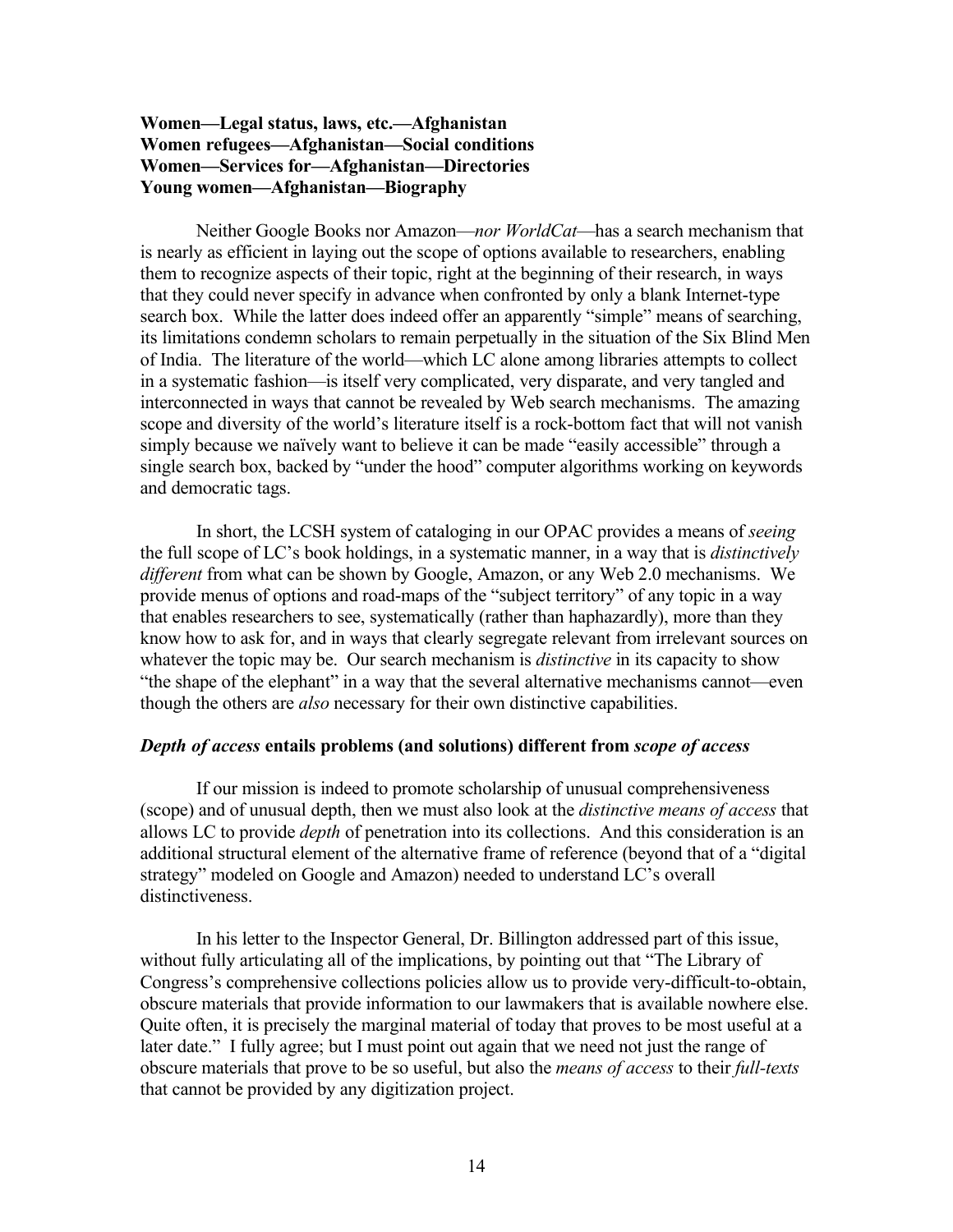The Library of Congress Classification (LCC) scheme *applied to the shelving* of our book collections *is* the alternative means of access that gives us distinctively deep penetration to full-texts within the Nation's unique copyright-deposit collection in ways that cannot be duplicated by either Google or Amazon.

I realize that such a statement is counter-intuitive to people who do not *use* the collections—i.e., their questions are: How can classified shelving of books provide any important access to their contents that is *not also* provided by full-text digitization? If the books' contents are fully digitized, doesn't that in itself make them "fully accessible"? i.e., how can it be maintained that something *else* is needed?

The first problem with such questions is their underlying—and false—assumption that the Copyright law will be successfully circumvented to allow the full-text digitization of the vast bulk of  $20<sup>th</sup>$  century books (which also comprise the bulk of LC's own general collections). The full-text display of most of these books will certainly be precluded; but even their full-text indexing (by Google) continues to be very much a matter of questionable legality.

The second problem is that of confusing scope (or size) of collections with the scope of the *means of access to* the collections. These are not the same thing. Let me therefore *demonstrate* the substantive differences between access provided by textdigitization vs. that provided by classified shelving of full-texts, with concrete examples that zero in on LC's distinctive responsibility to serve the national government:

### **1. A Question from a Supreme Court Justice**

In March of last year (2008) I received a rush request from a librarian at the Supreme Court library, that one of the Justices needed to confirm the statement that Athe United States occupation zone in Germany after World War II encompassed 5,700 square miles and a population of over 18 million people.  $\omega$  I haven = t the faintest idea why any judge would want such information; but if the question comes from the Supreme Court then it cannot be cavalierly dismissed as unimportant. It must be answered, and answered quickly. Period.

I first tried the subscription databases *America: History and Life* and *Historical Abstracts* in hopes that someone had written an article on the occupation zone; but the results were much more diffuse than I wanted. So I tried our online book catalog. Just as an initial stab I did a keyword search of Aoccupation  $\omega$  and Azone  $\omega$  and AGermany,  $\omega$ with a limit on the search, that I wanted only records published between 1945 and 1947. Within the 145 records that came up, I spotted one pretty quickly that had a formally established corporate name on it: **Germany (Territory under Allied occupation, 1945-1955: U. S. Zone). Office of Military Government**. I offered a silent "thank you" to our catalogers for their authority work in grouping relevant works together under this standardized name form, for when I searched on this standardized term I found a very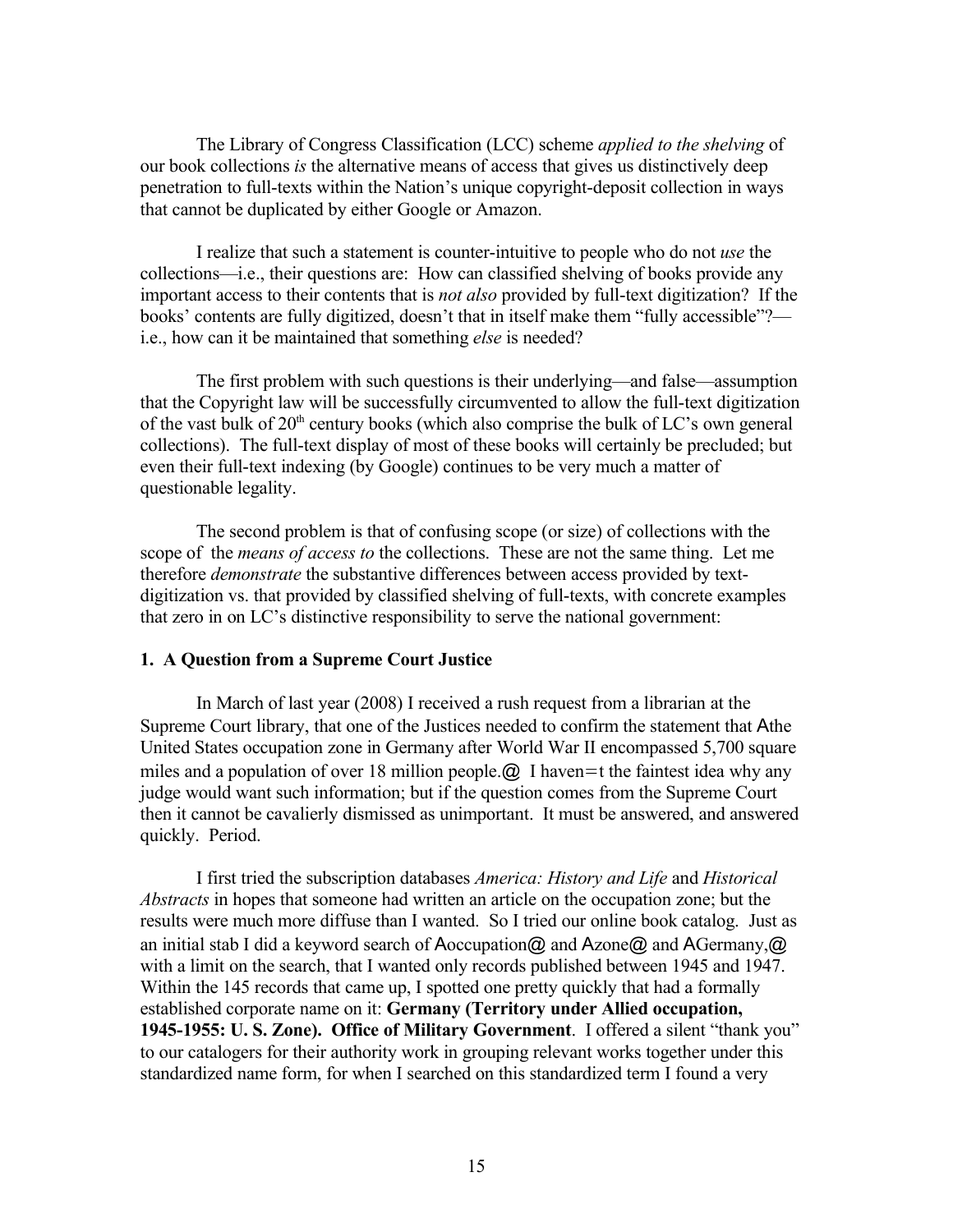focused pool of records. There were 18 hits; one of them had the word Apopulation  $\omega$  in its title.

Since this was a rush request, I immediately went back to the bookstacks to look at this one pamphlet. This initial item did indeed have population figures for the American zone in 1947, but no square mileage figure. Right next to it, however, was another report that had a 1946 population figure—17,174,367—close to the "18 million" in the original inquiry, but obviously being a very different keyword character string. And it also had an area figure for the American zone—but in square kilometers, not in square miles. That was no problem, as the figure could easily be converted. The significant point, here, is that the chart providing the area figure did not say Asquare kilometers@ written out—it said simply Asq. km."

The equally significant point is that this particular pamphlet is indeed digitized in Google Books; but, even so, I could not *find* it there. If you search Google Books for the three words with which I started my own search in  $LC = s$  online catalog, namely Aoccupation  $\omega$  and Azone  $\omega$  and AGermany,  $\omega$  and limit to publications between 1945 and 1947, you get 653 hits; the exact pamphlet I found in the stacks showed up as the *307th item in the Google "relevance ranked" display*. (I could find it in the list only because, at that point, I already knew the precise source I was looking for. The number and the ordinal position are those as of March, 2008; Google displays, however, change not only from one day to the next but also, frequently, from one minute to the next.)

I cannot emphasize the following point enough, because it is so strongly counterintuitive to administrators who do not actually have to do such searches, or find such information, themselves; and yet it is nonetheless true: You cannot "progressively refine" such a set of 653 items down to the right pamphlet by simply typing in extra keywords. Why not? Because the terms A18 million@ or Asquare miles"—the words contained in the judge=s question—are not the words that actually appear in the table between paragraphs 2 and 3, on page 6; nor do they appear anywhere else. In order to do "progressive refinement" you have to know in advance which exact words will produce the refinement you seek; and *it is precisely that knowledge which we lack when we are moving around in unfamiliar subject areas.* In fact, I could not get the relevant table to show up at all, even in snippet form, even after I had discovered the right keywords (via stacksbrowsing), in spite of the fact that I could view other snippets from the same pamphlet. The Google software is such that it won=t show you *every* snippet containing the words you type in; and the company is playing it safe, legally, in not providing full-text views of post-1923 works, such as this occupation zone pamphlet.

The point is this: even if the Google keyword search software would display every instance of every word asked for, I still would never have known in advance the precise keywords (like Asq. km.@) that I needed to type in—I would have typed the phrase Asquare miles@ written out, because it would not have occurred to me to think in terms of kilometers, let alone in abbreviations of terms.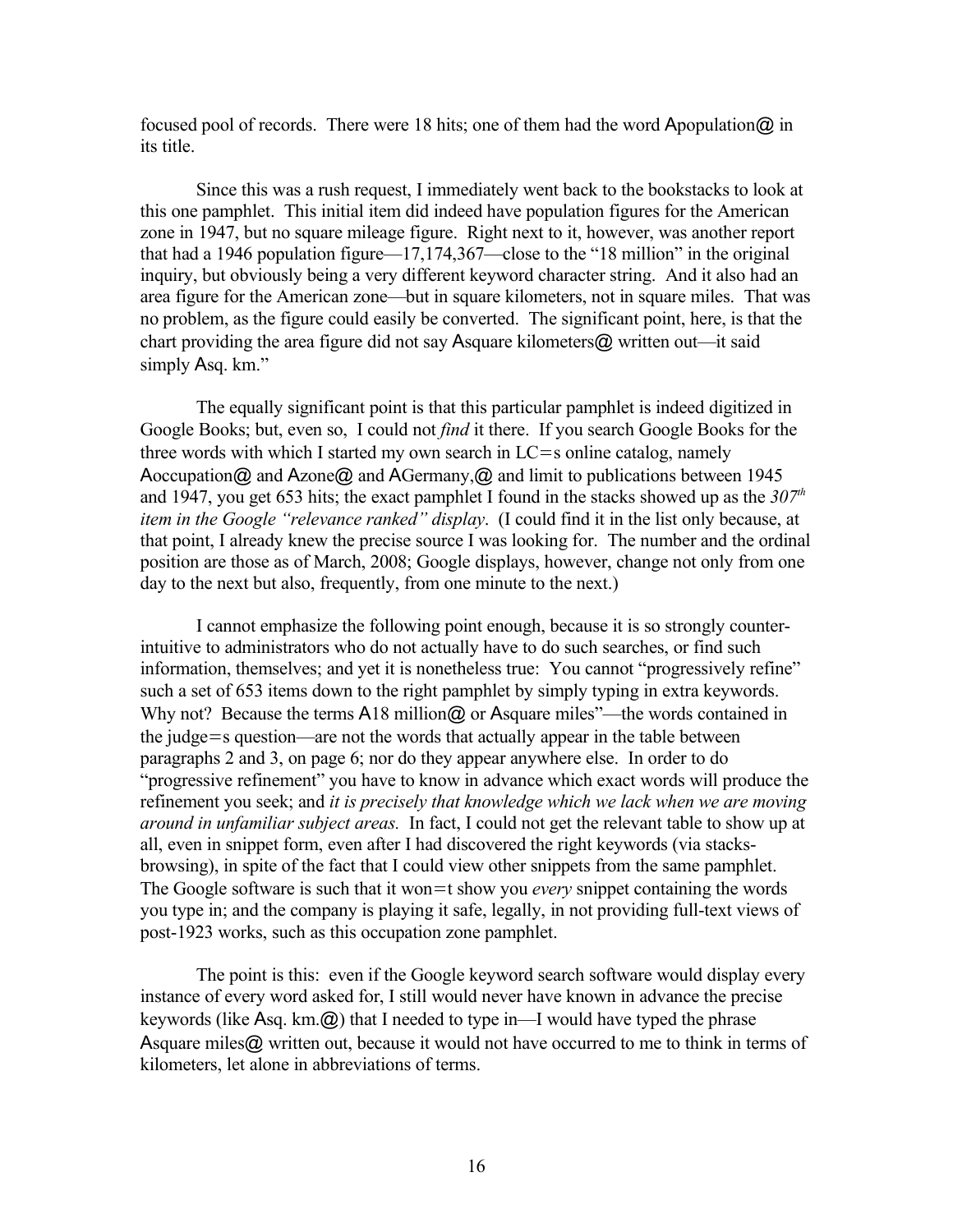The fact that the pamphlet is digitized does *not* mean that it is therefore "easily accessible"—quite the contrary: it is not *findable* because Google's keyword *search mechanism* does not provide adequate *access* to it.

By using the classified bookstacks, however, I employed a different and, in this case, a much more efficient search technique for approaching the same (or at least a comparable) body of literature—a technique that enabled me to *recognize what I could not specify in advance*, in a blank search box. I could find the source I needed because it was physically right next to the one that I started off looking for—and the one I was looking for was itself one of only 18 records, not one of 653. And I could skim both that initial full text—down to the level of its individual tables—and the one right next to it *quickly*, precisely *because* they were physically shelved right next to each other, within a limited class. I did not have to browse all 535 miles of our Capitol Hill bookshelves—I had only a very limited range of materials (less than one shelf) to inspect. In contrast, any search of Google Books does indeed simultaneously search all of its tens of millions of texts. The relevant material in the classified shelving-array was thus effectively *segregated from, rather than merged into,* hundreds or thousands of irrelevant sources having the same keywords in undesired contexts.

Classified bookstacks allow researchers to find *through recognition within full texts* what they don=t know how to ask for: we can look not just at tables of contents (which can be included in OPAC records), but also maps, charts, tables, illustrations, diagrams, running heads, highlighted sidebars, binding condition, typographical or color variations for emphasis, bulleted or numbered lists, prefaces, footnotes, bibliographies and back-ofthe-book indexes—most of which cannot be included in OPAC records at all, or added retrospectively to millions of existing records—and all within *limited* physical areas. Such quick and focused browsing provides *deep access via recognition* in ways that digitized libraries of the very same texts do not.

Moreover, authority control in *library catalog records* enables researchers to zero in on *which very limited areas of the stacks* they should go to, in the first place: the established corporate name form **Germany (Territory under Allied occupation, 1945-1955: U. S. Zone). Office of Military Government** enabled me to segregate relevant records from this body from all of the others having the same keywords ("occupation" and "zone" and "Germany") in irrelevant contexts.

Let me step back a second and put this in perspective: the 535 miles of bookshelves that LC has on Capitol Hill is greater than the distance between the District of Columbia and Charleston, South Carolina. And we have about 18 million books in over 470 languages on those shelves. (This does not count our offsite Fort Meade holdings.) Nevertheless, because of the subject-classified shelving arrangement, I was phoning the population and square mileage figures, and then FAXing them, to the Supreme Court librarian within about a half hour of my searching the catalog—and part of that time was taken up just in running back and forth through the tunnel between two of our buildings, and waiting for the stacks elevators. That anybody could find this requested information at all within such a huge and diverse collection, without knowing in advance which words to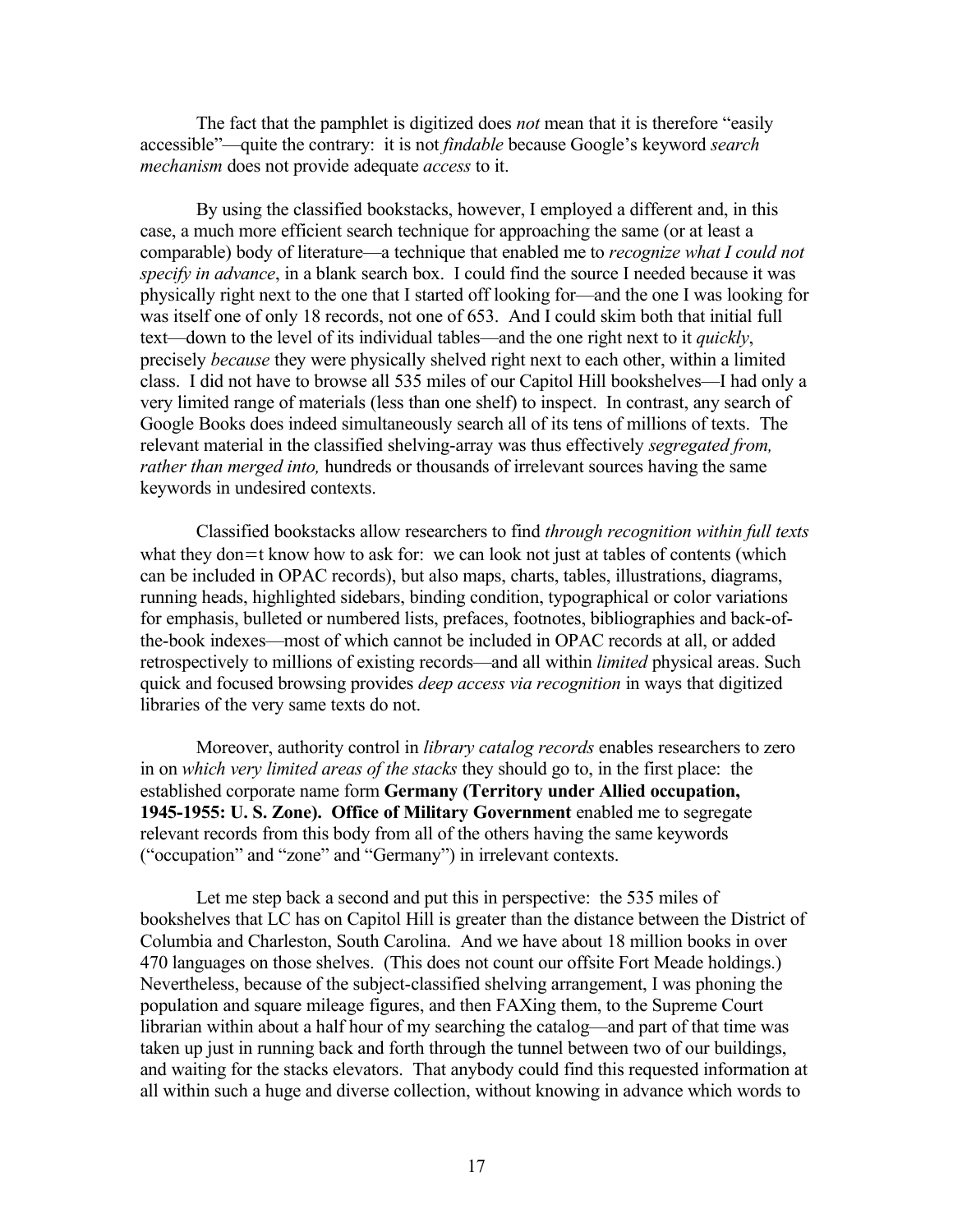ask for—and find it quickly—is pretty amazing, even to me (and I'm the one who did it). But it was indeed possible *because of the prior work done by our professional catalogers* in creating the classified shelving arrangement. Search results coming from that avenue of access, enabling a researcher to simply recognize what he cannot specify in advance, within full texts (most of them both copyrighted and out-of-print) in a definably-limited subject-class area, cannot be matched by either Google or Amazon retrievals. The Library of Congress thus provides a *distinctive alternative* to Internet search mechanisms that in *some* cases is *far superior.*

Note the combination of factors needed to answer this Supreme Court question:

- 1) LC had to have acquired the obscure 1946 pamphlet to begin with—i.e, the scope of our collections had to be unusually comprehensive right from the start. (WorldCat lists only a dozen other libraries that have the same work.)
- 2) LC had to provide *a means of finding* it:
	- that provided *fast* access (onsite rather than in a remote warehouse);
	- that provided *deep* access, at page- and paragraph-levels, and even to the level of individual words (which level is not provided by OPAC records);
	- that provided *systematic* access, via authority work in the OPAC enabling me to target which specific stacks area to focus on;
	- that allowed *recognition* of the pamphlet's terminology ("17,174,367" and "sq.km.") that could not be specified in advance;
	- that enabled the correct item to be found *without excessive clutter*—i.e., within a manageably small conceptual grouping defined by the classified shelving, thereby preventing the relevant pamphlet from being buried within mountains of irrelevancies having similar words ("occupation", "zone") in the wrong conceptual contexts.

Here is a major additional point: *at LC alone* we have similar on-shelf, full-textlevel, subject-access-by-proximity to *every* item in our *unique aggregation* of 18 million books onsite—no matter how old or in what languages the books may be—rather than only to much smaller collections (as in university libraries), or only to copyright-free full texts (as in Google Books), or only/primarily to English works currently in print (as in Amazon). No other library can match the range of subject-arrayed full texts that we have here. We have both a very distinctive collection to begin with *and very distinctive access* to its contents that would be lost without classified shelving.

This is the point that was not fully articulated in Dr. Billington's reponse to the Inspector General. It is the *synergy* of a uniquely comprehensive collection *coupled with*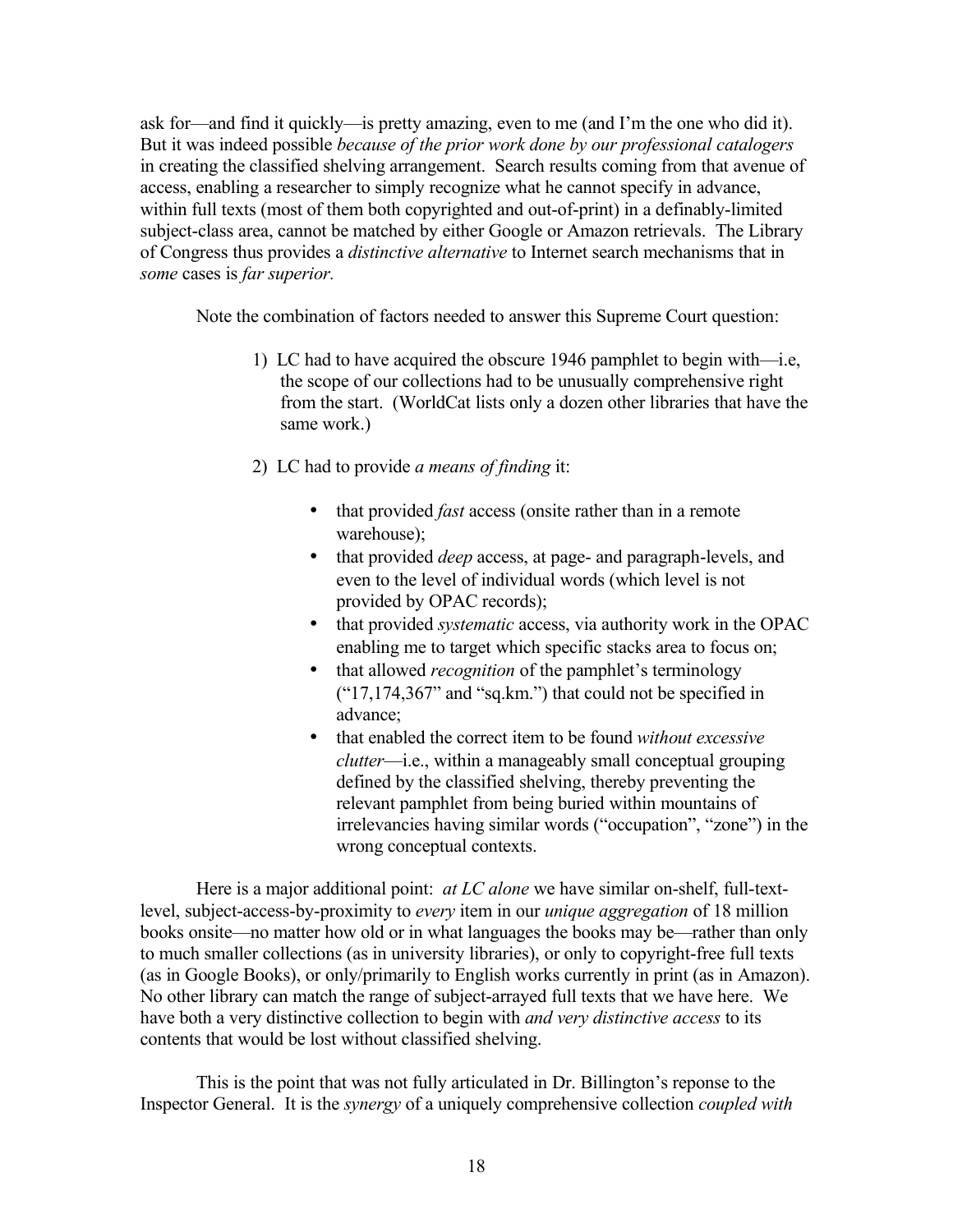*the way it is shelved* that provides LC's unmatched ability to respond immediately to the information needs of the U.S. government. If all of the obscure, seldom-used items in our collection—such as this occupation zone pamphlet—were sent to remote storage, then *we could not find them ourselves once they are removed from classified shelving*. (Books in remote storage are not shelved by subject-classification numbers; they are housed randomly in tubs, but are still retrievable by bar codes linking the volumes to the tubs in which they reside.)

In our present configuration, *every item in the collection effectively serves as an entry point to the full-texts of every other item shelved nearby*—i.e., the discovery of only one potentially relevant pamphlet *also* gives *us* the capacity to examine, quickly and at fulltext level, all of the items it is shelved next to. If we take any of those initial items off the shelf and send them to storage, then we effectively have much less full-text-level access to all of the other items, nearby, that it would have brought immediately to our attention. (Here is another truth that is counter-intuitive to those who do not themselves use the collection: searches of catalog records by class number in the OPAC are simply no substitute in such cases—such OPAC searches do not provide comparably-*quick* access, or full-text-*level* of access, or simple *recognition* access of unpredictable *text* words [e.g., "sq. km."]—especially if the catalog records refer to items stored offsite [thereby further tilting the slope against "least effort" retrieval]. Class-number searches of records in the OPAC, as substitutes for searching the actual books in classified order, may sound appealing to cost-cutters who themselves don't have to do such searches at all, let alone under deadlines; but they just do not *work* for those of us who do.)

And yet Dr. Marcum, referring to subject-classified shelving, speaks only of the "limitations that shelving scheme imposes"—with no mention at all of the *immense expansion of subject access* that it *creates* to *precisely* the "very-difficult-to-obtain, obscure materials that provide information to our lawmakers that is available nowhere else" (in Dr. Billington's words).

No catalog record contains the depth of information contained in the actual book it points to; and at LC, our pre-1968 catalog records (PreMARC) are skeletal to begin with they lack even subtitles, contents notes, and series statements. We especially need classified shelving for maximal access to the bulk of our "very-difficult-to-obtain and obscure" older books—such as the 1946 pamphlet on the occupation zone. For just such cases of providing quick access of unusual depth for important governmental purposes, policy "must be governed basically by experienced curators weighing quality judgments not by regulations about quantities"—e.g,, "the very small number of staff and researchers who utilize the classified collection for browsing purposes."

#### **2. A Question from a Member of Congress**

Last September ('08) I helped a Member of Congress who was actually in Main Reading Room, wanting "a list of books or other sources from the Revolutionary period on the subject of economics that would have been known to the Founders." To make a long story short, among the many sources I turned up, one in particular was appreciatively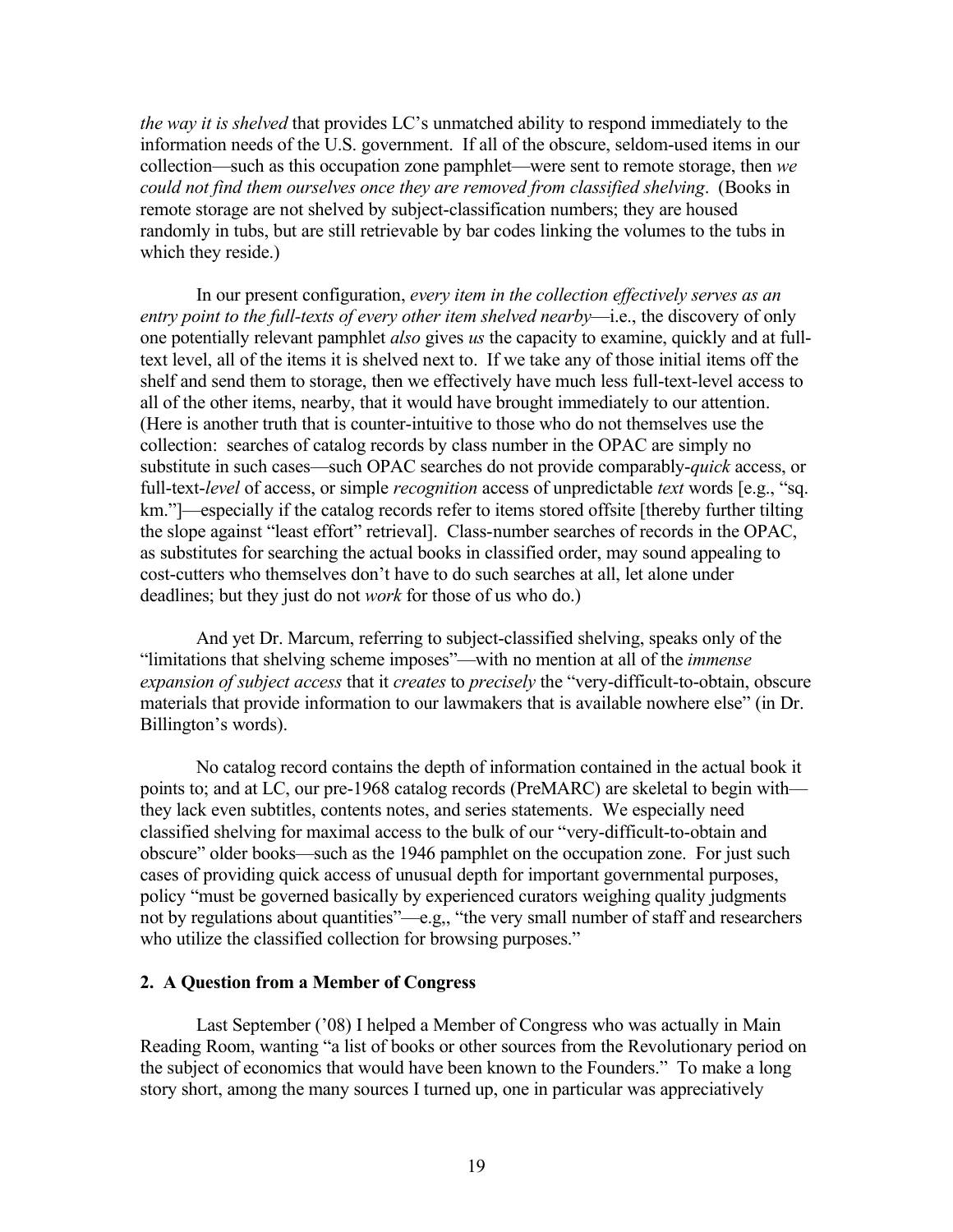described by the Member as "the mother lode" when I brought it out of the stacks. It is a 1967 article entitled "A Note on Jefferson's Knowledge of Economics" from *Virginia Magazine of History and Biography*. I discovered its existence—while the Member was still in the room—not through any Google or Amazon search (how many individuals' names or different verbal designations are needed to define "the Founders"?), nor through any search of our subscription databases—which I also tried—but through a published bibliography shelved in the Main Reading Room's reference collection. And I did not know in advance the title of this bibliography or name of its compiler. All I knew was that there is a *classification area* of the bookshelves where bibliographies on Adams, Jefferson, and the other Founders are *likely* to be found, in the Z8000s (i.e., book-length bibliographies on individuals, alphabetically sub-arranged by the person's name who is the subject of the bibliography).

Within that very limited area of the collection I could quickly recognize the relevant works that I could not specify in advance (one of them refers to itself as a "reference guide" rather than a "bibliography"); this area of the shelves immediately showed me three Jefferson bibliographies, all annotated, right next to each other.

If these three sources had been shelved not by subject but by dates of accession (1982, 1983, 1993) they would have been widely separated by thousands of intervening volumes in the reference collection, or by millions in the regular stacks. Moreover, one of the three bibliographies does not list this article at all; but I would not have known in advance which of them does have it, if I had had to request the volumes from a storage warehouse—a very time-consuming process that would not have served the Member's interest.

The fact that the relevant bibliographies were shelved together, by subject, enabled me to skim through them very quickly, and to find not just the general topic of the above article (listed simply under "economics" in two of the books' indexes), but a precise annotation within the full-text of the annotated bibliography that reads "List of books in TJ's library which were also cited in Smith's Wealth of Nations; TJ had 94 of the 149 authors cited." This indeed is "the mother lode."

# **Making our collections "maximally accessible"**

In his transmittal letter covering the *Library's Strategic Plan: Fiscal Years 2008-2013*, Dr. Billington refers to LC's mission to make its collection "maximally accessible" [\(http://www.loc.gov/about/strategicplan/2008-2013/StrategicPlan07-](http://www.loc.gov/about/strategicplan/2008-2013/StrategicPlan07-Contents_1.pdf) Contents 1.pdf). Are our collections in fact "maximally accessible" if the very access to them in question is constrained through the narrow channels of Google and Amazon keyword search softwares?—and if it is further constrained through their displaylimitations that cannot show the full-texts of most copyrighted books? This is not a rhetorical question; it is a serious matter and it has a definite, objective answer: the collections are *absolutely not* "maximally accessible" under such conditions. Nor are they even "easily accessible," as Dr. Marcum claims (above). These Internet-type access channels *create* as many problems as they solve for scholary research: in this case, none of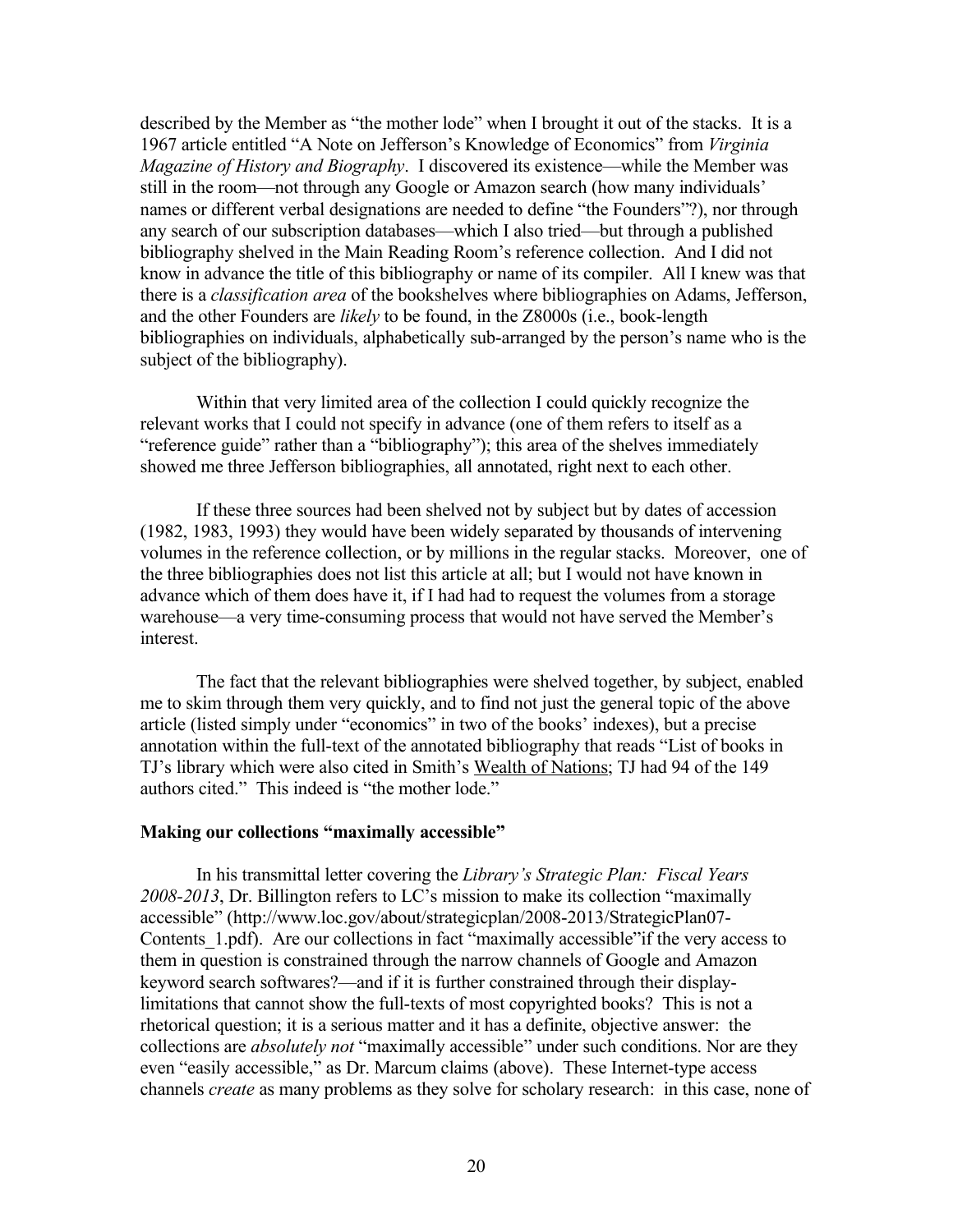these copyrighted bibliographies is full-text searchable in either Google Books or Amazon. And even if they were, it would never have occurred to me to think of searching a keyword string such as "cited in Smith's Wealth of Nations." I could recognize the importance of the words when I saw them within the full-text of a lengthy annotated bibliography—a source that, itself, I could find quickly, within a very limited class area—but I could never have specified those exact words in advance. (Those who claim miracles for "progressive limitation" of large keyword sets demonstrate remarkably limited experience in having to find works in subject areas outside their own expertise. But LC reference staff have to identify and retrieve, quickly, materials on any subjects that any Member of Congress can think of, even when we ourselves do not know what the best search terms may be. But because of our distinctive access mechanism of classified shelving we can "make" the shelves show us what we don't know how to specify.)

It would therefore be destructive of LC's distinctive mission to promote scholarship of unusual depth if the Library decided to stop shelving its unique aggregation of books in the distinctive way that provides exactly the deep access required by a Supreme Court Justice and a Member of Congress.

Of course, *most* of the questions we get do not require that kind of access—but then *most* of them *also* do not require citation searching or related-record searching or referrals to subject experts or use of the full range of encyclopedias that LC alone can offer [example below]. But *this* Library needs to have the fullest possible set of access tools immediately available for the comparatively few times when *all* of our access mechanism are indeed necessary, and necessary under deadline pressure. We have professional responsibilities here that Google, Amazon, and OCLC do not have—responsibilities that, in fact, are shared by no other research library (including all Association of Research Libraries institutions, either individually or collectively).

### **A question on globalization**

Let me provide another example of the unique advantages that scholars have *at LC* from having the fullest possible set of access tools readily available, on a moment's notice This was a question from an academic researcher, not a government official. He said he was interested in writing on "globalization," but wasn't sure yet how he was going to approach the topic. Since encyclopedia articles are often wonderful starting points for people who are moving into new or unfamiliar subject areas, I could show him very quickly (via one of our subscription databases) that overview-articles on different aspects of "globalization" appear in all of the following titles:

*Encyclopedia of Religious Revivals in America Encyclopedia of Community Blackwell Encyclopedia of Sociology Encyclopedia of Communication and Information Berkshire Encyclopedia of World History Encyclopedia of Evolution Encyclopedia of Clothing and Fashion*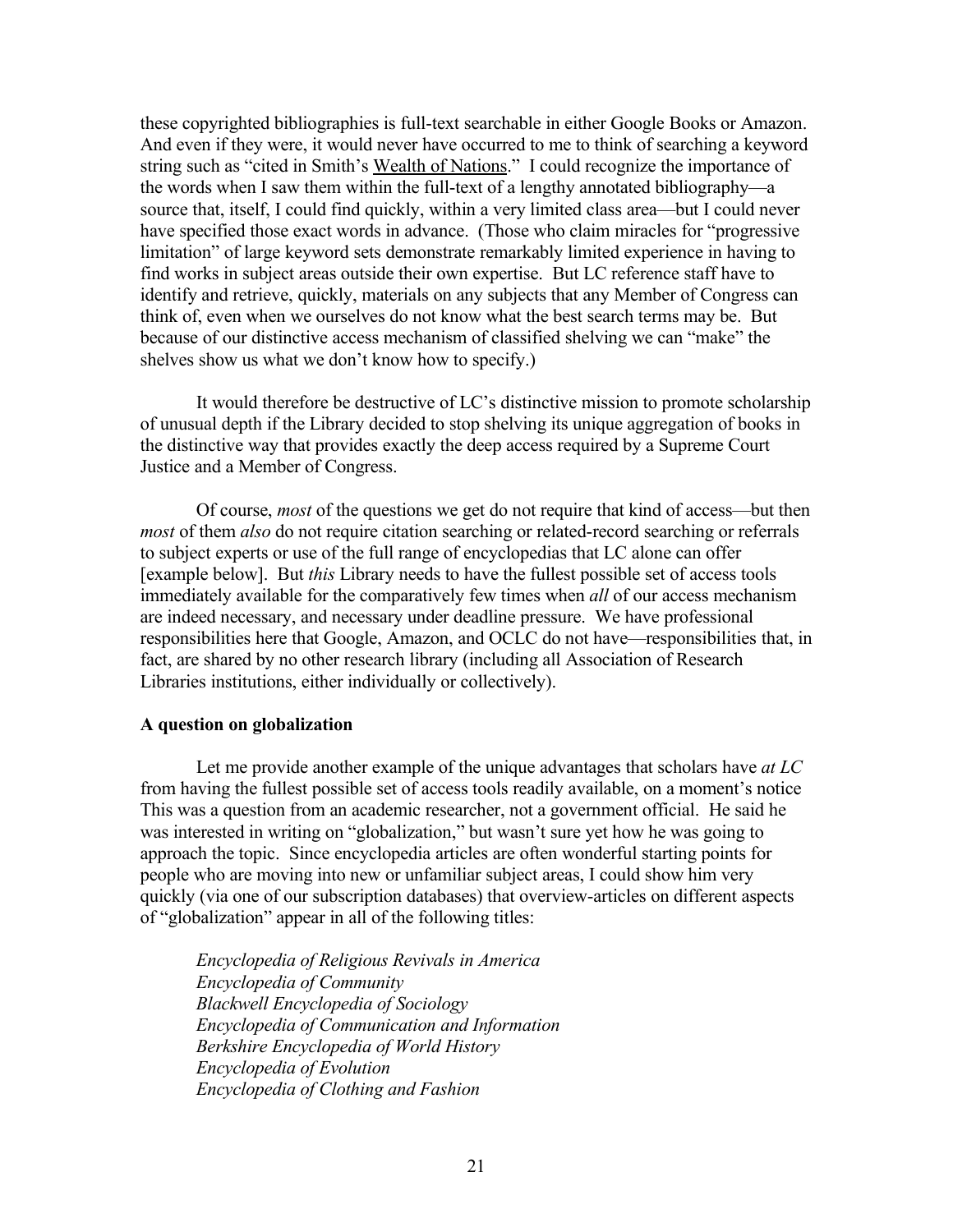*Encyclopedia of Management Encyclopedia of Information Science and Technology Encyclopedia of American Foreign Policy Encyclopedia of Democracy Globalization: Encyclopedia of Trade, Labor, and Politics International Encyclopedia of Environmental Politics Encyclopedia of African History Routledge Encyclopedia of Philosophy Routledge International Encyclopedia of Women Tobacco in History and Culture: An Encyclopedia International Encyclopedia of the Sociology of Education Encyclopedia of the Arctic Encyclopedia of Government and Politics Social Science Encyclopedia*

Since only a "very small number of staff and researchers" would ever "utilize" such a range of specialized resources, does that mean, then, that the Library of Congress need not collect that full range? or that LC can send these works to remote storage, from which each would then have to be requested for overnight (or lengthier) delivery? or that we can rely on Kindle versions (which do not exist)? The fact that these encyclopedias are easily accessible—most of them within open reference collections, and browsable in relation to other full-text reference sources—gives them a cumulative power that in turn gives any researcher at LC a *distinctively different* advantage in approaching such a topic, which he would not have in any other library in the world. The very same sources that would indeed be "little used" in other libraries *become* "more used" *here* because of the synergies brought about by their physical aggregation in our unmatched reference collections.

In other words, the bean-counting objections to the maintenance of classified shelving are remarkably similar to the Inspector General's objections to assembling a "universal collection" of texts, in one physical location on Capitol Hill, in the first place. The fact is, the vast bulk of our book holdings, because they are copyrighted, cannot be read at full-text level by anyone who is physically outside our reading rooms. As much as our publicity emphasizes how much material we are digitizing for free distribution on the Internet, virtually none of that material comes from our general book collections. Since *only* a *very small number of staff and researchers* can actually *use* most of the 21.5 million volumes we have collected—i.e., those who are physically in our reading rooms, whose number is indeed "very small" in comparison to the number of those producing hits on our Web site—do low "body counts" here mean, then, that we should no longer collect a universal scope of materials to begin with, because the number of onsite scholars is so small in comparison to Internet users? (Should we eliminate the expense of the Kluge Scholars program, or of the NEH-funded scholars in residence, because they form "only a very small number of staff and researchers" who can make full use of the scope of our onsite collections?)

The proposal to cease collecting a universal scope of material, physically centralized at LC, is exactly what the Inspector General suggested—and it is exactly what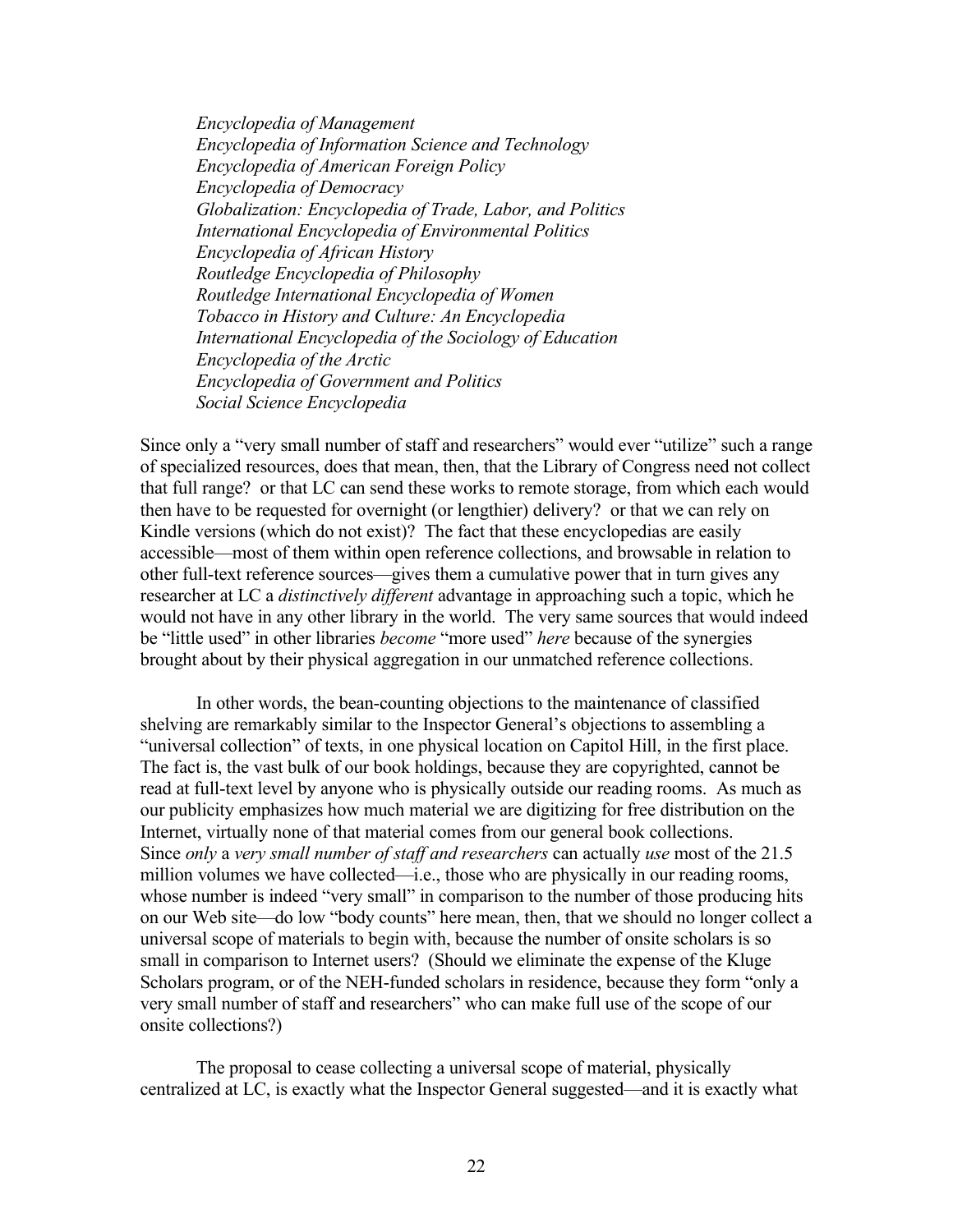the Librarian of Congress decisively rejected; in his words, "The enormous legacy print collections *that will never be digitized must remain available for answering questions and providing support for in-depth research*." That centralized physical collection, no matter how many people use in on Capitol Hill, enables *anyone* who does come in the door to freely pursue scholarship of both unusual scope and unusual depth [see next example], *which cannot be comparably achieved anywhere else.* And that is our mission. Any "digital strategy" that overlooks this rock-bottom fact cannot work; we must think "outside the box" of digitization alone, and proceed on the assumption that LC must maintain *both* onsite collections*, maximally accessible only to a comparatively small number of onsite researchers*, as well as electronic resources freely available on the Web.

## **A Question on the** *Qu'ran*

Just one more example: In March of this year I helped a Muslim scholar who was interested in how a particular Arabic word for a kind of palm tree had been translated in various English versions of the *Qu'ran*. I went back into the stacks four times for him, each time bringing out armloads of all I could carry of our various English translations, *all shelved together* in BP109. He was *very* thankful—he had only one day to visit the Library, and he told me at the end of the day that he would never have seen so many different English versions in one place anywhere else in the world. The important point is this: even if the same books had been collected elsewhere, he would not have had anything like comparable *access* to them if they had not been *physically shelved next to each other* to facilitate easy retrieval and easy comparisons of full-texts. Nor could he have typed in, within any digitized collection of texts, the English translations of the particular Arabic word that interested him—because he did not know to begin with which English terms were being used. That was exactly what he needed to find out—not what he could specify in advance. When Muslim scholars themselves have unrivalled access to Qu'ranic materials here (as nowhere else), should we eliminate the very means of access that richly satisfied this gentleman because he was a member of only a "very small number of staff and researchers" who benefited by our classified shelving?

Or, rather, isn't it *precisely because* this Library can handle that "very small number" of such inquiries—from Supreme Court Justices, Members of Congress, academics, and foreign visitors from all over the world—in ways that no other library can, that give scholars such *distinctive* results in coming here? Isn't *this* the *unusual* kind of service the Librarian of Congress appeals to in his reply to Mr. Schornagel, in rejecting the Inspector General's bean-counting assumptions? We have that kind of access available at a moment's notice, in all subject areas, across all languages—no matter when such questions come and no matter what their source, either governmental or private. And we have that unmatched capacity precisely because the Library of Congress is *not* like Google or Amazon.

If we no longer have classified shelving as one (albeit not the sole) important means of access to our immense aggregation, then we are not making the books either "maximally accessible" or even "easily accessible" when the most difficult questions arise. In maintaining this *distinctive means of access* to our *unique aggregation* of books we are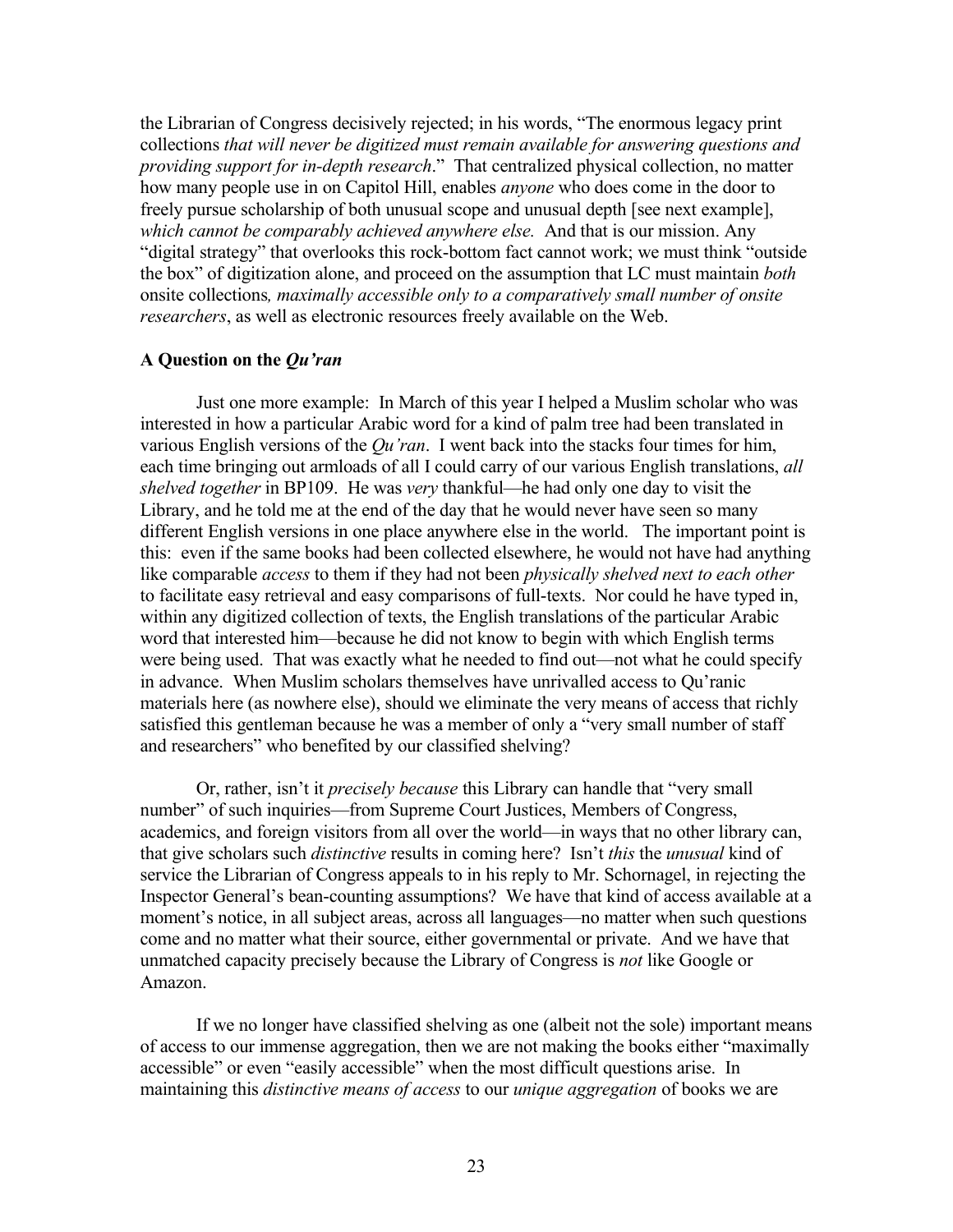providing a vital *synergy* for scholars that is simply not profitable for the private sector to furnish. This is precisely the role that needs to be played by the *one* government agency, tax-supported by the entire country, that is *responsible* for providing maximal access to the Nation's sole collection of copyright-deposit books, in ways that cannot be duplicated by Google, by Amazon, by OCLC, by the *entire* Internet, or by *any* other library.

Providing just this is the kind of maximal access is something we used to be proud of around the Library of Congress. But now, apparently, we're supposed to ignore our history, radically dumb down our search capabilities, eviscerate our own understanding of our mission, and just provide "something quickly" to Congress and the American people, rather than scholarship of unusual scope and unusual depth—and why? Because Library Services consistently tries to force the Google and Amazon paradigm onto LC's operations, as models for the service we ought to be providing, and no longer sees LC as distinctively different in either its mission or in the technicalities of its operations needed to carry out that mission.

## **How to deal with very real space shortages**

What should we do, then, to deal with our very real space shortages, if we cannot rely on a digital strategy to solve the very real problem? Several things:

1) Don't "slant" the portrayal of the problem to Congress as being worse than it is; and further, don't "frame" the problem to begin with as though digitization now represents the *only* solution. The Library has dealt with the same problem of books "piled up on the floor" repeatedly for over 130 years. When we became the centralized locale for copyright deposits, before the Jefferson Building was opened, then-Librarian Ainsworth Rand Spofford's legendary memory could still find things within the piles of books that then existed. (Granted, there's no single person like him anymore; but there is still a huge distributed range of staff knowledge of the collections—a resource that can readily be appealed to as part of the solution to current problems.) When the Jefferson Building itself was opened, the planners at the time thought they had left enough room for all of the copyright deposits for the whole  $20<sup>th</sup>$  century; but the stacks were filled up by the 1920s. We then filled in two open courtyard areas, and lobbied for the Adams Building, which opened in 1939. That, too, rapidly filled up by the 1960s, with books on the floor; and relief was not provided until the Madison Building opened in 1980. Of course, that too filled up, and now we have remote storage facilities at Fort Meade and Landover (and separate collections at Culpepper). At every stage of our history, books became "piled up on the floor" and yet the Library survived without throwing the baby out with the bathwater—specifically, without abandoning the classified shelving needed to fulfill its mission (to promote scholarship of unusual depth) in favor of either height-shelving or accession/barcode storage for Capitol Hill books. There is no need to abandon classified shelving now, either. Doing so would cripple our ability to provide just the kind of *unusual* access for Congress, the Supreme Court, and advanced scholars, that Google and Amazon cannot provide at all.

2) Given that, in Dr. Marcum's words, "We know from experience that funding for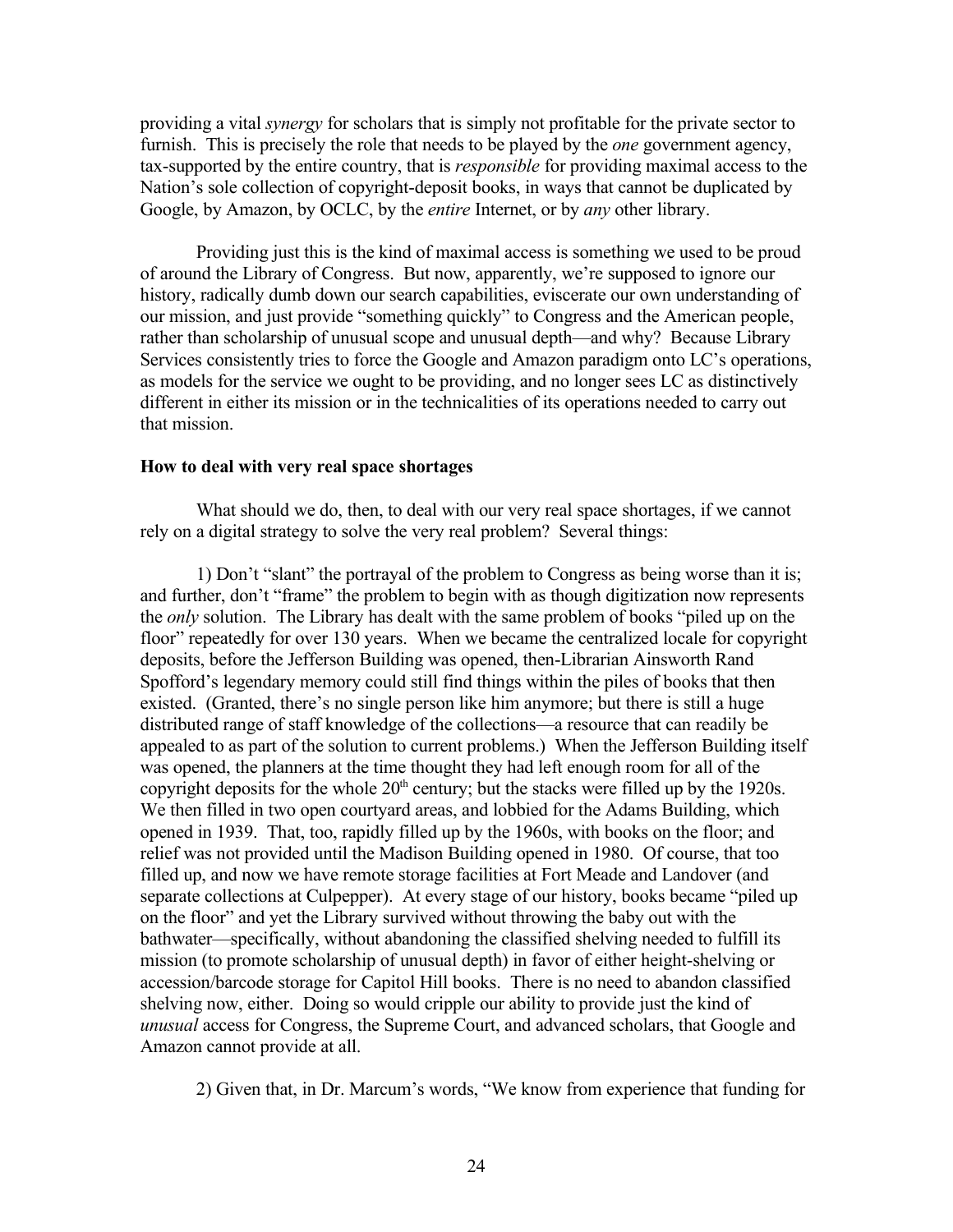Fort Meade modules is slow in coming, when it comes at all," then it is increasingly important for LC management to convey to Congress, with much greater emphasis, the message that LC is indeed distinctive, that Google and Amazon do *not* provide workable models for us to follow, and that therefore funding for another module is imperative if we are to maintain our distinctive capacity for promoting the kinds and levels of scholarship that cannot be done anywhere else. Given, further, that "the proposal to begin design work for module 5 was cut from the 2010 budget," then *management needs to do its own job*, in lobbying all the harder for its restoration in a future budget. And will that really be asking Congress for anything unusually expensive?—i.e., since the various modules are largely similar anyway, how big of a problem is it to design another one that will basically be a carbon copy of what's out there already? Similarity of design for add-ons is why we chose modular construction to begin with.

And, yes, we can live—as we have so often before—with *some* books "piled up on the floor" in the meantime. This is not a disaster; it never has been in the past. It is a manageable problem.

3) One very important component of the solution to books-on-the-floor is not even mentioned in Dr. Marcum's memo, quite possibly because it does not fit within the "all digital frame" within which she limits her inquiry—i.e., the very title of her memo is "Meeting on Digital Strategy"—and yet it is exactly what Dr. Billington appeals to in his letter to the Inspector General: "Equally important are the librarians and curators who know this material intimately. There is *no satisfactory substitute* for knowledgeable staff members who have built collections over long years" (emphasis added). In the present situation, there is no satisfactory substitute for those very same knowledgeable staff members who alone are capable of *weeding* the onsite collections, to determine which works (and copies) shall go to storage when funding for new modules does become available. This point needs emphasis: wholesale digitization cannot take the place of what the Library's professional staff can do in adjusting the collection's size to its space on Capitol Hill.

Recommending Officers (ROs) at the Library are currently weeding our general collections, on a rush basis, to get a half-million books off the floor by November of 2009. (Apparently the floor-clearing must be finished prior to the Library's testimony before Congress early next year.) ROs are the professional staff in charge of collection development in various specific subject areas; our responsibilities are divvied up, in part, by the different class areas in the LC Classification system—and the bookstack areas corresponding to those classes. We are currently inserting yellow slips in the volumes we pick to go to our remote storage warehouse in Ft. Meade, Md. But much of this present work, due to the deadline, is quick and dirty—we are looking, right now, especially for long runs of serials or comparable runs of annual volumes (or annual sets, such as encyclopedias). Serials that are shelved in classified order do not reveal the contents of their individual articles as readily as books that are shelved within the same class areas (as with the Occupation Zone pamphlet, above). The reason is that any long run of a serial may contain articles on many thousands of individual subjects; but the necessary placement of the entire run of the journal in only one class area does not show those individual articles in any noticeable relationship to the corresponding books on the same wide variety of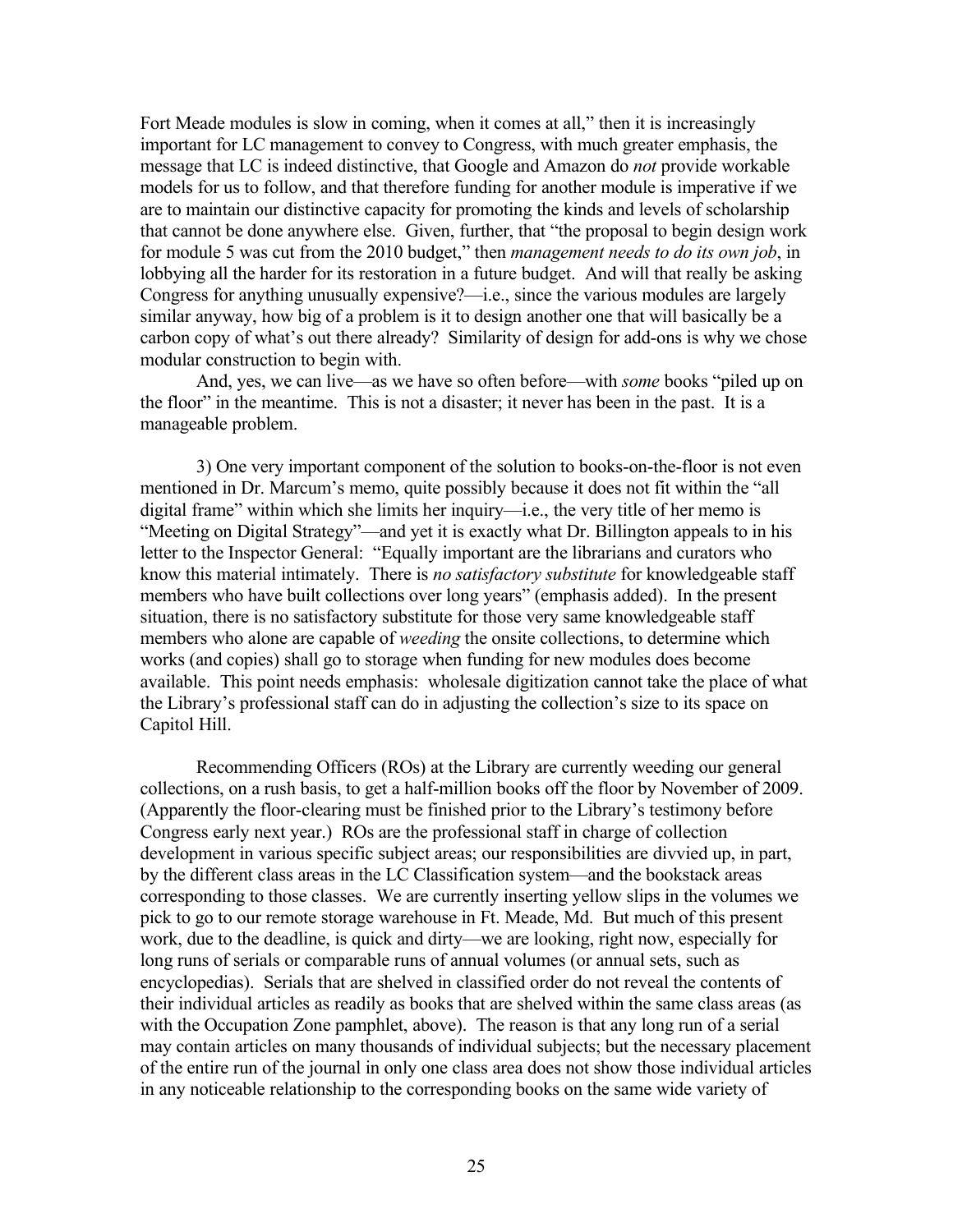topics. Access to journal articles has always been provided most efficiently by commercial indexes and databases (and footnotes within scholarly sources themselves) rather than through either LCSH headings in library catalogs or LCC shelving in the stacks. Such runs of serials are therefore prime candidates for weeding to remote storage (especially if their contents are duplicated in JSTOR or other databases). Their absence allows more room for retention of obscure monographs such as the Occupation Zone pamphlet, the revelation of whose content is much more dependent on classified shelving.

But a focus on weeding serials cannot solve all space shortage problems in the long run. It is unavoidable that we must also select books for transfer to Ft. Meade. I, for one, would love to have the time to go through our deck areas covering Philosophy, Psychology, and Library Science, to slip individually all of the books (and copies) that I think can reasonably be sent to remote storage in a way that still preserves access to "very-difficultto-obtain, obscure materials that provide information to our lawmakers that is available nowhere else." Having the books in every such class slipped by the professionals in charge of those areas would be the best way to clear the floors when the next "crunch" comes. If management does its own job, it is inevitable that we will indeed get a Module 5 for additional remote storage—even if it takes a few more years than we would like.

But shelf-by-shelf examination of individual monographs, throughout LC's 535 miles of bookshelves, is not something that can be done quickly or under a short deadline. Assuming I had as much as three hours per week to weed all of our B and Z classes, I suspect it would take me a couple years to do a good job of it.

## **We have just the time we need**

In this connection, however, the current delay in securing funding for a new module at Ft. Meade can reasonably be regarded as very much a blessing in disguise: if we cannot have a new module for a few more years, then we can use just that intervening time to intelligently "slip" which books should go there when the space does become available. *We now have exactly the time we need to pre-select which books should go to Module 5: let's make the best use of it.* This is a much more practical way to deal with space shortages than any reliance on wholesale digitization of texts by Google or Amazon. (Of course the weeding process would have to be an ongoing practice rather than a one-shot project; but that is exactly what I am recommending. Time in the stacks should be regularly scheduled for all ROs, as a permanent feature of their jobs.)

An added benefit of such a practice would be an increase in Recommending Officers' own knowledge of their own areas of the collections, derived from direct and systematic reviews of their entire stacks areas. I can foresee one spin-off benefit already, since I've experienced it myself in the current round of weeding. One problem that we have with the new reorganization of cataloging is that when new books are received, they first go to a central area in the Madison Building where they are examined by librarians from the different reading rooms, to spot those titles or sets that should be flagged immediately for assignment to a particular reference collection. (It is most efficient to do the cataloging and labeling of the volumes *as* reference books in their initial pass through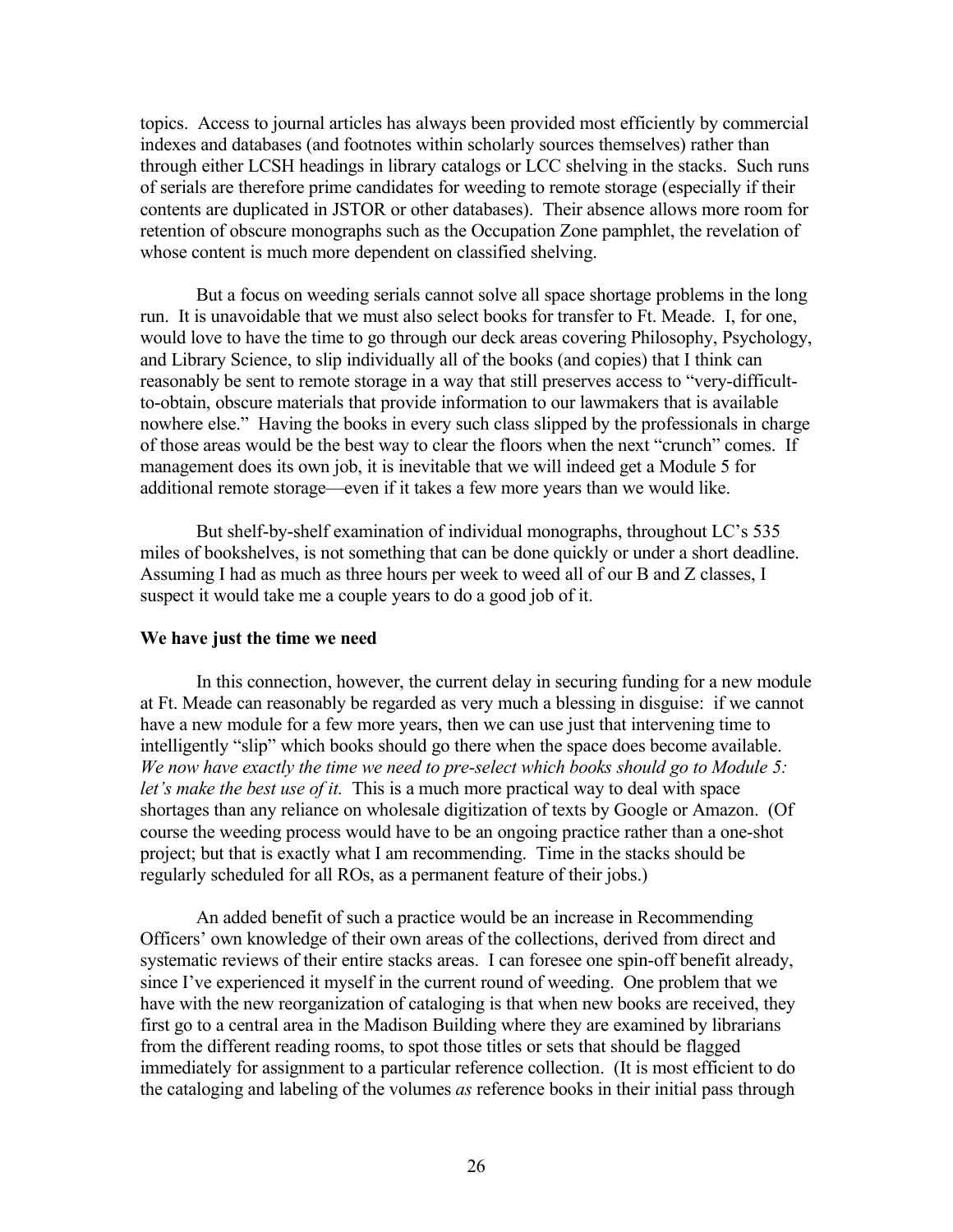the system, rather than to have to add the additional cataloging and labeling data as a second operation.) In past years, before the reorganization, the librarians who examined these new titles could also slip them "for examination"—i.e., to be sent for review by the various subject-specialist Recommending Officers. That way the ROs could physically examine interesting new volumes within their subject areas—even those that were not routed for formal assignment to the reference collection in their Division. In the new workflow, however, the slips "for examination" are now being discarded, and only those "for reference assignment" are attended to. What this means is that many new books of interest are now *not* brought to the attention of the Library's subject experts; and it also means that many volumes which ROs would assign to reference collections (if they inspected them personally) wind up in the general bookstacks rather than in the reading rooms. This is a problem that would be largely solved if ROs spent time in the bookstacks themselves, directly examining everything there—they could decide not only which books should be yellow-slipped to go to remote storage, but also which ones should be reassigned to reference collections. Better reference collections would be a benefit to reference service throughout the entire Library.

Let's say that every RO would be required to spend, say, three hours per week in the stack areas for which he or she is responsible over the next three years. (The number of hours cannot be firmly determined at this point.) If each RO had the time to decide, at the level of individual volumes (i.e. not just long runs of serials), what can be weeded to storage, with a professional judgment of how easily each could be found in storage, *we could still maintain the classified shelving needed to answer those questions of unusual depth (that cannot be answered by digital sources) while also eliminating the next round of the "books on the floor" problem*. Once it is slipped, this material could be removed very quickly to Fort Meade when the Module 5 becomes available. There are undoubtedly "problems to be solved" here, too; but, given the *access of unusual depth* that is at stake, such a project is worth the Library's effort.

One of the "problems to be solved" is of course limited staff time. There are only so many more things that can be done by people who already have full-time jobs. What activities need to be sacrificed when push comes to shove? In this regard, Dr. Marcum says the following in a recent memo to LC staff ("Friday's News – September 18, 2009"):

> We expect to know relatively soon exactly what [budget figures] we have to work with, but I shall be asking all of the divisions to trim their budget requests to the amount they had in 2009. *Doing new things inevitably means cutting back on existing activities.* [Emphasis added]

We need to step back a moment and really examine that last sentence. When any group of people, from a family to a large corporation, is faced with the need for belt-tightening, what should determine its priorities? Is it at all normal, or prudent, to cut back on the essentials of their operations in order to "do new things"?

I submit that organizations should first seek to protect those things that they are *responsible* for, and which most directly effect the *mission* (or even the life) of the group.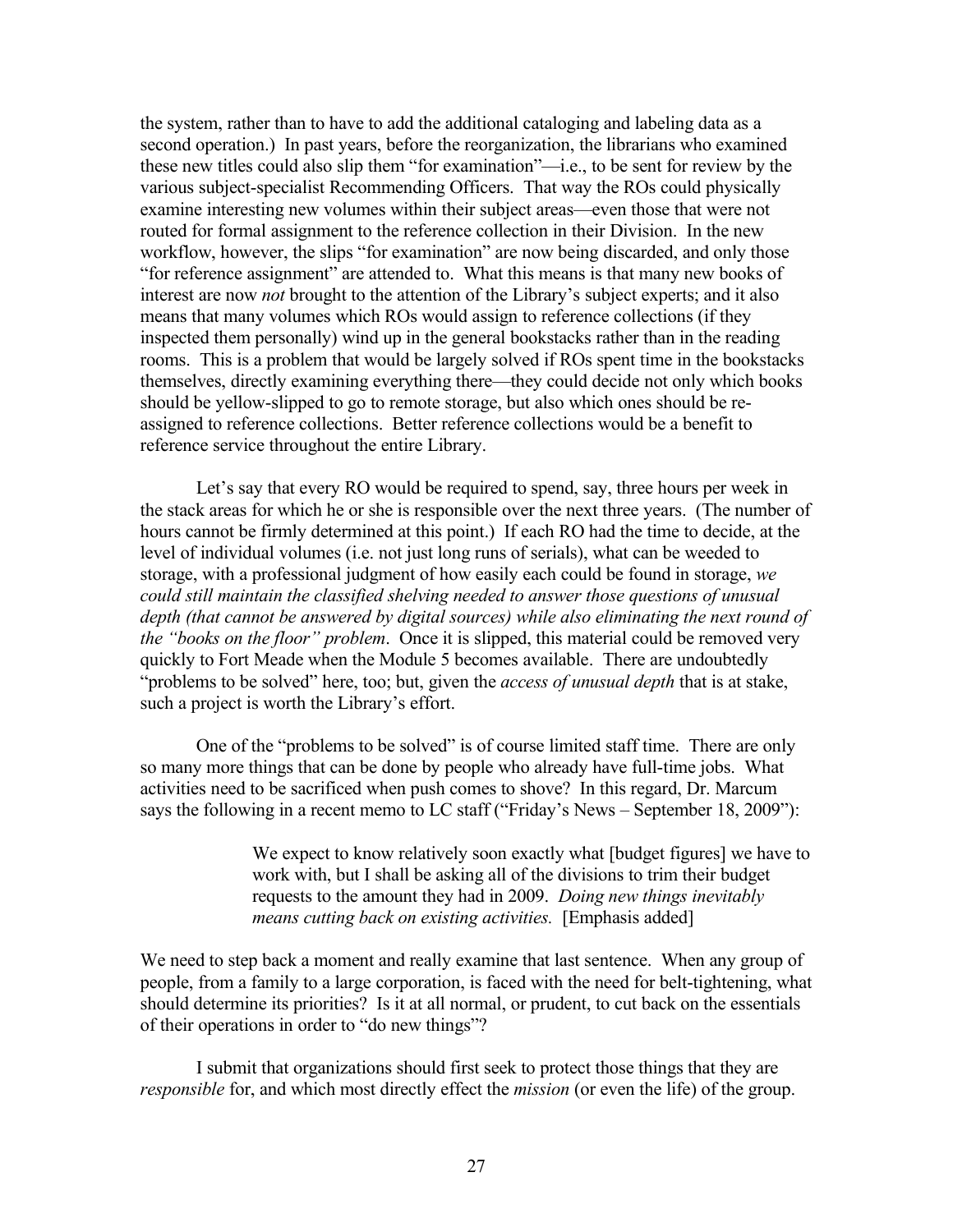A parent who is faced with less income but undiminished mortgage payments and food bills will not say, "Let's stop eating three times a day so that we can get a *new* video game system." A soft-drink company that jettisons its tried-and-true product for something *untried but new* (think of the debacle of "New Coke") will find that it has acted foolishly not only against the interests of its clients but contrary to its own best interests. In the tough economic times that all institutions are facing, the fiscally prudent response of any organization is to *first* protect the functions that define its core mission, and to provide the services is *responsible* for, and which its clients *rely* on it to provide. What that means, then, is "protecting the functions that serve our core mission is in fact more important than 'doing new things,' especially if the new things that are being pursued undermine that very core mission." Again, I submit that LC's mission is to *promote scholarship of unusual scope and of unusual depth.* We cannot continue that "existing activity" if we abandon either the system of LCSH cataloging in our OPAC or the system of LCC classified shelving in our bookstacks. These are the very mechanisms that enable the Library of Congress to provide that *unusual access* to its unique, publicly-funded, legal-depositmandated collection—access that cannot be matched or even approximated by Google or Amazon. And keep in mind, further, that neither Google nor Amazon (nor OCLC nor the ARL) has LC's responsibility to serve the information needs of Congress, the Supreme Court, or any federal agency. LC is indeed very distinctive; in Dr. Billington's words: "The Library of Congress is the authoritative, responsible knowledge institution for the Congress and the United States government." The access mechanisms provided by Google, Amazon, and WorldCat are not adequate for the kind of work we are required to do here. This is not to say the latter are useless—the reverse is true—but it is to say they are *not nearly sufficient* for what the Library of Congress needs to be able to do, especially for its local clientele, and especially on short notice. It is quite true that this local clientele itself, including Members of Congress, Supreme Court justices, Kluge and NEH scholars, and Muslim researchers among others, forms a "very small number" of people compared to the universe of those relying on Google and Amazon. But then the latter group of researchers will never find all that we can discover at the Library of Congress. They do not have our means of access.

## **Priorities in regard to cooperative agreements with other libraries**

In regard to providing services to outside libraries, I believe LC needs to respectfully disagree with two statements in a recent report, *Transformational Times*, from the Association of Research Libraries [\(http://www.arl.org/bm~doc/transformational](http://www.arl.org/bm~doc/transformational-times.pdf)[times.pdf\)](http://www.arl.org/bm~doc/transformational-times.pdf). One is that "If libraries turn inward and focus on protecting local resources, they could pull back from essential cooperative work" (p. 6). The fact is, if local collections are not adequately cataloged and classified to begin with, then they cannot be *found* within any merged pool of collective resources, such as WorldCat. (Indeed, WorldCat's search software is almost as bad as Google's or Amazon's, in that it, too, effectively precludes the possibility of researchers' gaining the overview-perspectives, as with **Afghanistan** [above]. The OCLC system cannot display either browse-menus of precoordinated headings *or* cross-references among broader, related, or narrower subject terms.)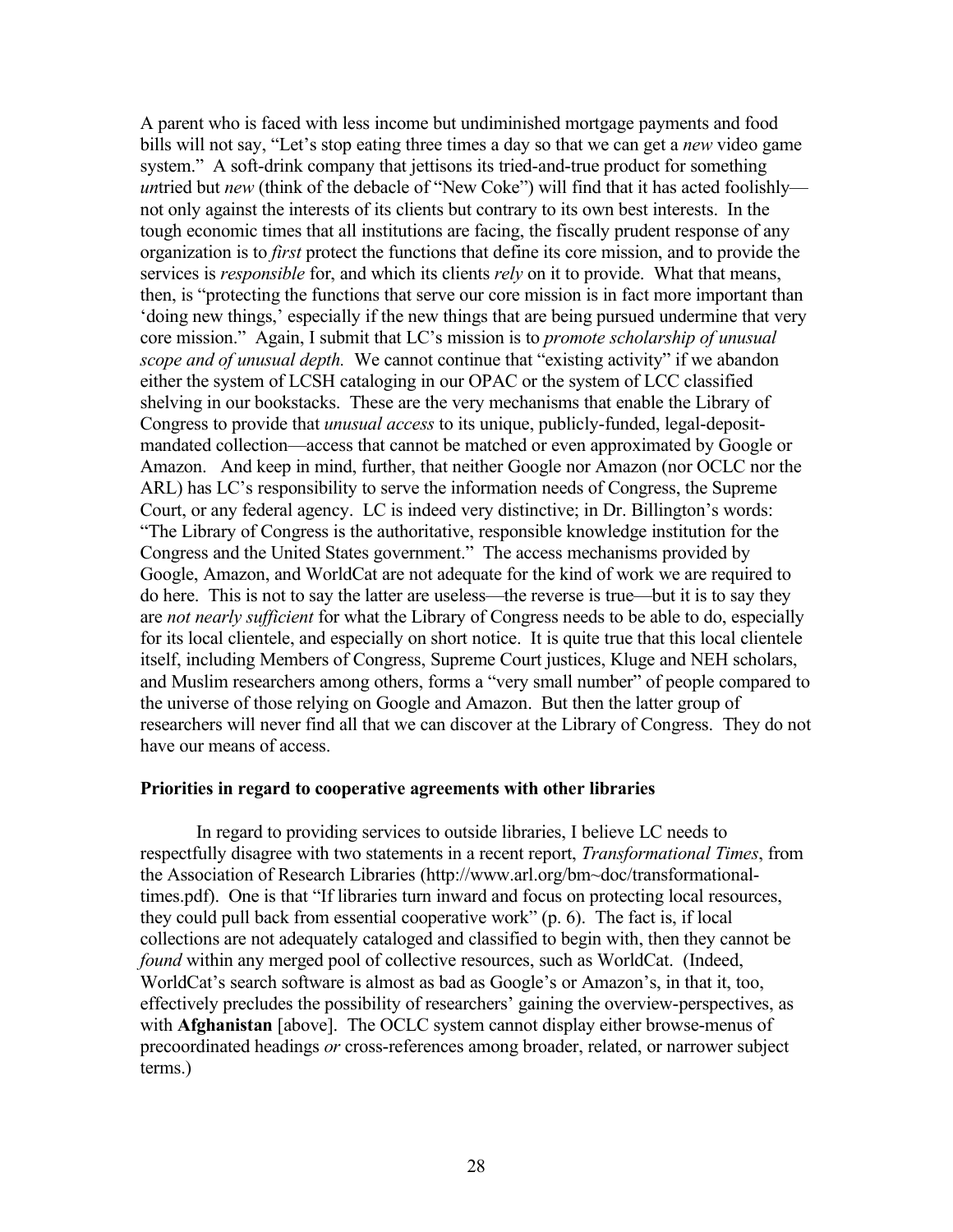Further, LC's cataloging of its own, unique copyright-deposit collection is becoming even more crucial to the operation of other research libraries, which are facing draconian State-level budget cuts that LC is protected from. The unique extent of the material that we get *here*—the scope of our book acquisitions that Dr. Billington rightfully insists on maintaining—is becoming more, rather than less, important to other libraries because they can no longer spend as much for cataloging the same titles first, when their own budgets are being cut in ways that LC's is not. They need, because of increasingly stringent cuts to their own cataloging operations, more than ever to utilize the cataloging data for the same books provided by the Nation's copyright-deposit library. The new (October, 2009) *Library of Congress: Study of the North American MARC Records Marketplace* from R2 Consulting [\(http://www.loc.gov/bibliographic](http://www.loc.gov/bibliographic-future/news/MARC_Record_Marketplace_2009-10.pdf)[future/news/MARC\\_Record\\_Marketplace\\_2009-10.pdf\)](http://www.loc.gov/bibliographic-future/news/MARC_Record_Marketplace_2009-10.pdf) states clearly:

### **Library of Congress cataloging continues to be widely valued:**

Libraries, vendors, and cooperatives speak with their actions. There is heavy reliance on LC's output throughout all segments of the profession and industry. [p. 4]

LC records are the most highly sought, period. [p. 12]

 The best thing that LC's management can do for the cooperative benefit of other libraries is to increase the level of book-cataloging that we do here, precisely so that hardpressed libraries in all other Congressional districts can rely *more* on what we do locally.

The second misleading statement in the ARL report is that "Special collections distinguish a major research library from all others, and provide incomparable value to graduate and faculty research and teaching" (*ibid*. p. 16). While there is some truth to this regarding most ARL libraries, the fact remains that LC has both privileges and responsibilities quite unlike those of any other ARL facilities; and as Dr. Billington pointed out, it is the unparalleled scope of LC's *general* collection that *most* distinguishes us from other research libraries. Indeed, it is our general collection itself that forms the single most "special" collection we have, thanks to our unique copyright-deposit privilege. Further, the mechanisms of access that we provide to *this* collection—i.e., the professional cataloging and classification (with full Cuttering of class numbers) that we create here—have the greatest effect in generating cost-savings for other libraries. That fact needs to be kept clearly in mind in evaluating statements such as "Doing new things inevitably means cutting back on existing activities*.*"

# **Conclusion**

The Library cannot solve its space problems by adoption of a "digital strategy" without seriously damaging our larger mission to promote scholarship of unusual scope and depth. If the Library's own access to its own general book collection were to be dumbed down to only the levels of subject access provided by Google, Amazon, or Internet search